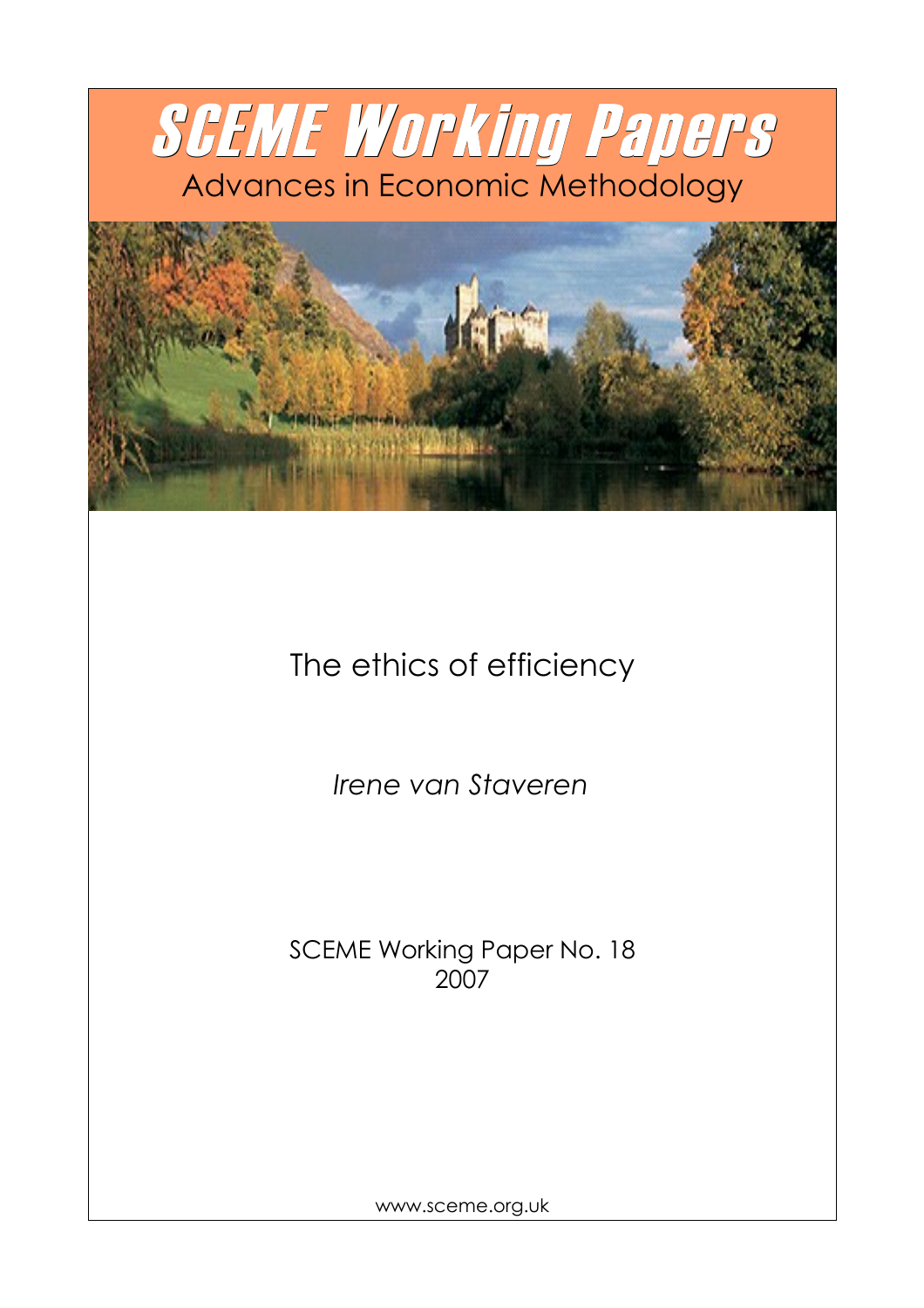# SCEME Working Papers

SCEME Working Papers are sponsored by the Stirling Centre for Economic Methodology <www.sceme.stir.ac.uk>. The purpose of the series is to offer economic methodologists an online repository for disseminating work in progress at a pre-publication stage in order to facilitate peer discussion. The series can be accessed at www.sceme.org.uk, and is also listed in RePEc <http://ideas.repec.org/s/sti/wpaper.html>.

Editor: Matthias Klaes <mk@sceme.org.uk>

Editorial Board: Brian Loasby <b.j.loasby@stir.ac.uk> Sheila Dow <s.c.dow@stir.ac.uk>

ISSN 1756-2031

Submissions to the Series should be emailed to <wps@sceme.org.uk>. Following initial screening, we will ask one referee for feedback, which may prompt a round of revisions to ensure consistent standards across the Series.

Please send your paper as a single file (must be MS Word, OpenOffice, or RTF): 1. Cover page; paper title, author names plus affiliation and email contact, abstract (<150w), up to six keywords, and up to four JEL codes. 2. Main text; should begin directly with the Introduction at the top of the page (no repetition of paper title), 'justified' paragraph layout, non-serif font (Arial, Helvetica) of 12pt size and 1.0 line spacing. All sections should be consecutively numbered, footnotes rather than endnotes should be used, and tables and figures should be included at the point where they are intended to appear in the main text. 3. References; should adhere to bibliographic conventions as applied in the *Journal of Economic Methodology.* All pages should leave a 3cm margin on all four sides.

Authors retain full copyright in their work. By submitting your paper, you grant SCEME a non-exclusive premanent license to make it accessible online. You also warrant that the paper does not infringe the rights of others and does not violate any applicable laws, and agree to keep SCEME and its affiliates indemnified in full against any loss and expense resulting from your breach of these warranties.

#### SCEME WORKING PAPERS:

- 1. Connecting principles, new combinations and routines. *Brian J. Loasby, 2003*.
- 2. Uncertainty and monetary policy. *Sheila C. Dow, 2003.*
- 3. Algorithmic economics: A plea for natural economic history. *Matthias Klaes, 2003*.
- 4. Closed models and open systems. *Brian J. Loasby, 2003*.
- 5. The future for schools of thought in pluralist economics. *Sheila Dow, 2003*.
- 6. Evolutionary economics: In defence of vagueness. *Matthias Klaes*, *2004.*
- 7. Variety of Opinion and the Speculative Demand for Money: An Analysis in Terms of Fuzzy Concepts. *Sheila Dow & Dipak Ghosh, 2004.*
- 8. Paradigms and 'epistemes' in the history of economic thought. *Iara Onate*, 2004.

**SUBMISSIONS** 

IMPRESSUM

PUBLICATION AGREEMENT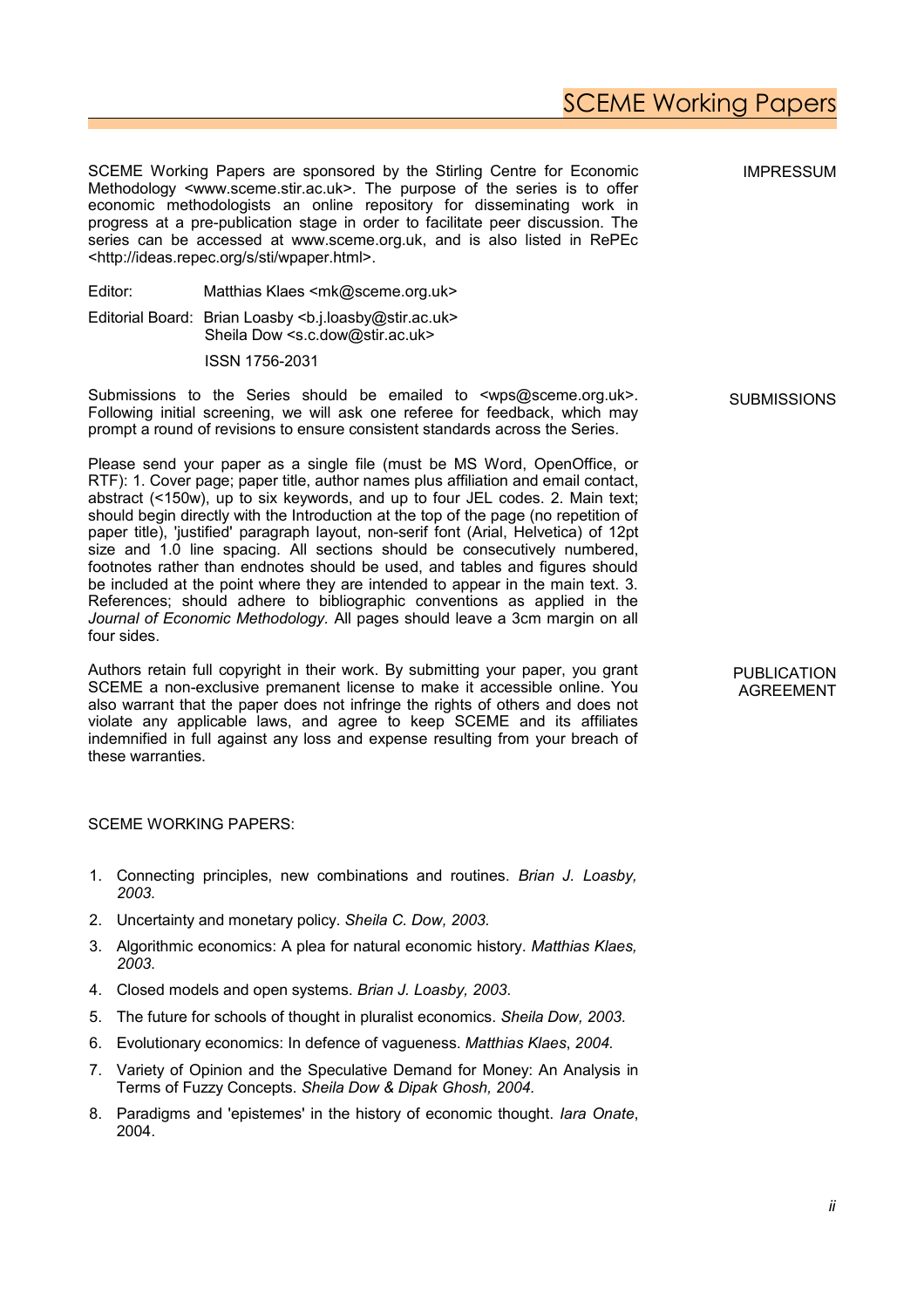#### SCEME WORKING PAPERS (cont.):

- 9. The paths of classical political economy and Walrasian economics through Bowles and Gintis' rendering of post Walrasian economics. *John H. Finch & Robert McMaster, 2005.*
- 10. Keynes and postmodernism. *Matthias Klaes, 2005*.
- 11. Plurality in economics. *Sheila Dow, 2006*.
- 12. Rationality and its bounds: Re-framing social framing. *Matthias Klaes, 2006.*
- 13. Uncertainty and growth: The case of transition economies. *Andrej Susjan & Tsaja Redek, 2007*.
- 14. Market masculinities and electronic trading. *Matthias Klaes, Geoff Lightfoot & Simon Lilley, 2007*.
- 15. e-Commerce as a sign: The diffusion of electronic commerce in the UK ceramic industry. *Thea Hinde, 2007*.
- 16. Hayek's challenge to economists. *Brian Loasby, 2007.*
- 17. Individual deliberation, moral autonomy and emotions: Rousseau on citizenship. *Christophe Salvat, 2007.*
- 18. The ethics of efficiency. *Irene van Staveren, 2007.*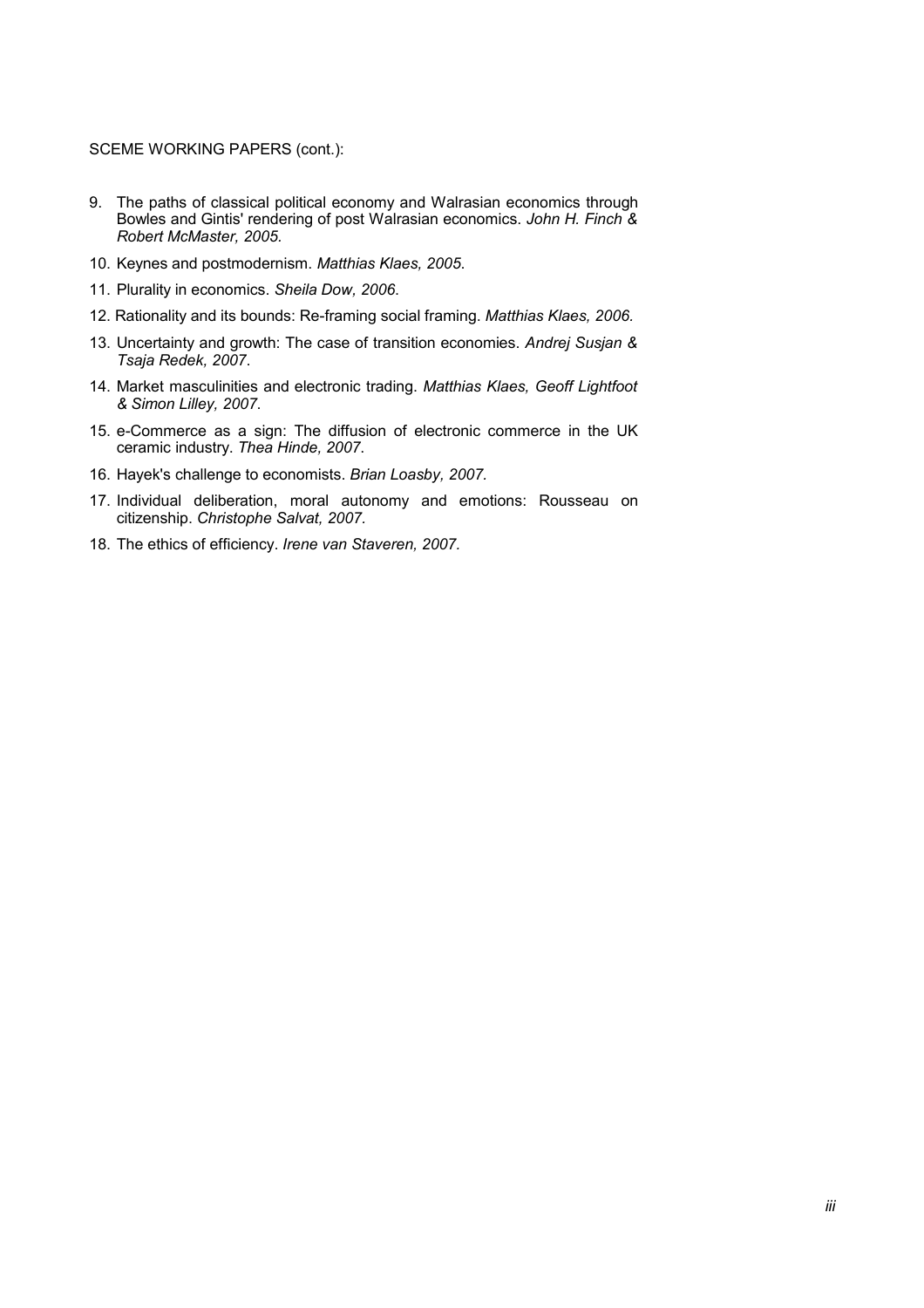### **The Ethics of Efficiency**

Irene van Staveren

economics, as it has emerged, can be made more productive by paying greater and more explicit attention to the ethical considerations that shape human behavior and judgment. (Amartya Sen, *On Ethics and Economics*, 1987: 9)

# **Introduction**

Efficiency is generally regarded as a value-neutral concept, concerned with assessing whether an economy produces at its possibility frontier, that is, generating maximum possible market output with given resources. Efficiency analysis generally rejects concerns with distribution – often referred to as equity – which leads to the common understanding of efficiency and equity as being trade-offs. This is also the comprehension of the widely applied Pareto efficiency criterion. The efficiency/equity trade-off reflects the strong influence of positivism on economics, whereby efficiency is regarded as located on the 'positive' side of economic science, and equity – as expressed by social welfare functions, rights, equality of liberty, or other distributive concepts – on the 'normative' side (Putnam and Walsh,  $2007$ )<sup>[1](#page-26-0)</sup>.

There is a solid body of critique of the concept of Pareto efficiency, and much of it is concerned precisely with its exclusive focus on efficiency, which allows for equilibrium situations that are dramatically unequal (Sen, 1987; Lutz, 1999; Schultz, 2001). Taking this criticism further, various authors maintain that equity is an important objective of its own, and should therefore be included in economic evaluation. According to the defenders of 'normative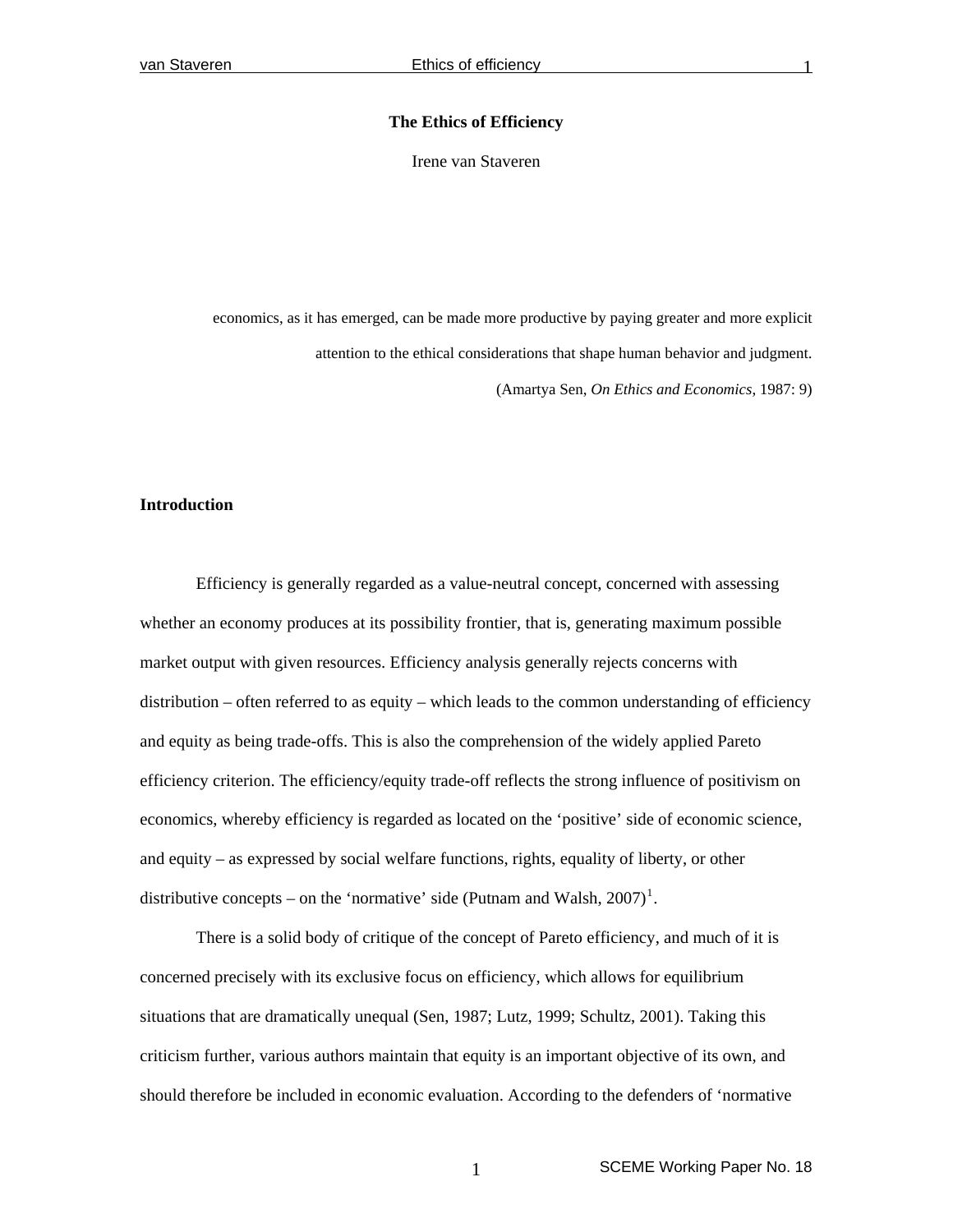economics', equity concerns should not be left to politicians to be decided on, but should become part and parcel of economic analysis, which would allow economists to address more directly the pressing problems of underdevelopment, poverty, and environmental degradation (see, for example, Stillwell, 1975 and Mishan, 1981). Support for normative economics can be found across schools of thought, and has been around at least for the past forty years (see, for example, Bergson, 1966; Stilwell, 1975; Mishan, 1981; Bailey, 1992; Kolm, 1994 and 2000; Berg, 2003; Mongin, 2006).

 However sympathetic I am to this position, sharing the deep concerns about inequality and deprivation, I will argue here that the project of 'normative economics' is missing the point and not very helpful in challenging the inconsistencies in the Paretian efficiency concept or for developing alternative efficiency criteria. By complementing equity evaluations to efficiency evaluations, the critics, just like the proponents of Pareto efficiency, tend to accept the presumed trade-off between efficiency and equity (see, for example, a plea for "methodological complementarity" by John Elliott,  $2005: 462)^2$  $2005: 462)^2$ . The problem is that the defense of normative economics, as complementary to positive economics, reduces ethics to the Humean 'ought' category of morality, as expressed for example by Mishan (1981: 3), who simply states that "normative economics … implies 'ought' propositions". Normative economics, hence, limits ethical concerns in economics to prescriptions for economic behavior and policy, that is, to value judgments stating what *should* be the case, as contrasted with what *is* the case<sup>[3](#page-26-1)</sup>. It thereby ignores a wide variety of other ways in which economic evaluation is imbued with values, implying, perhaps unconsciously, that what does not fall into the '*should* category' is by definition part of the '*is* category'.

In this paper, I will challenge the dichotomy between positive and normative economics, focusing on efficiency, and hence, I will challenge the idea oif a necessary trade-off between efficiency and equity. I will argue, instead, that efficiency is not a 'positive' concept – as dealing with facts only – but intertwined with values. In other words, this paper argues that "efficiency is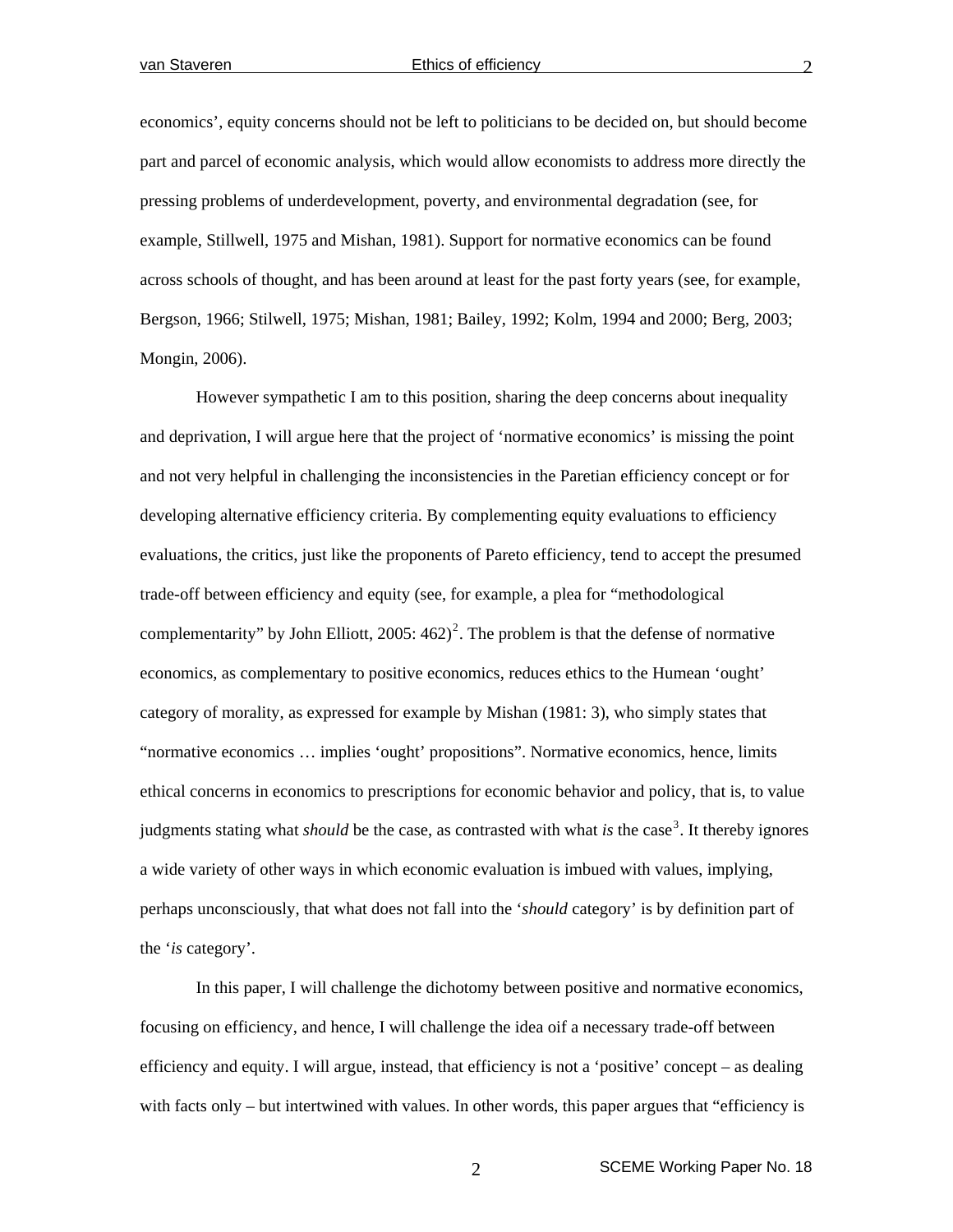a value-laden term" (Blaug, 2001: 47). The values are a combination of epistemological values (elegance, equilibrium), methodological values deriving from particular ethical traditions (utilitarianism, libertarianism), value judgments in categorizations (what is included in the evaluation and what not) and in measurement (desire satisfaction, income, resources). I hope to make clear that efficiency is an ethical concept not because it *excludes* equity – as suggested by the positive/normative split – but because it *includes* value positions. Pareto efficiency, as a particular version of efficiency, is not immune to this, even though it was developed during the 1930s, the period of strong positivist influence on economics (Blaug, 2001).

The objective of the paper is twofold. First, it will argue that the moral stances underlying Pareto efficiency appear to limit its capacity to adequately evaluate efficiency, in its common meaning as the realization of more/most outcomes with less/least resources. Second, it will sketch the contours of an alternative efficiency concept, relying on heterodox economic traditions, which intends to address efficiency more adequately. The alternative concept will not be value-neutral either, but implies a weaker moral stance than the Paretian concept, recognizing the interrelatedness of equity and efficiency.

# **The Ethics of Pareto Efficiency**

The evaluative criterion of Pareto efficiency is generally formulated as the situation in which no one can be made better off without making at least one person worse off. The Arrow-Debreu proof of its existence relies on perfectly competitive markets, which by no means implies that Pareto efficiency cannot also be brought about otherwise, by regulated markets or markets influenced by a particular set of evolved institutions, or perhaps through the state or the gift economy. Moreover, the Pareto efficiency concept implies that for each possible initial distribution of endowments, competitive markets may bring about a Pareto efficient outcome, so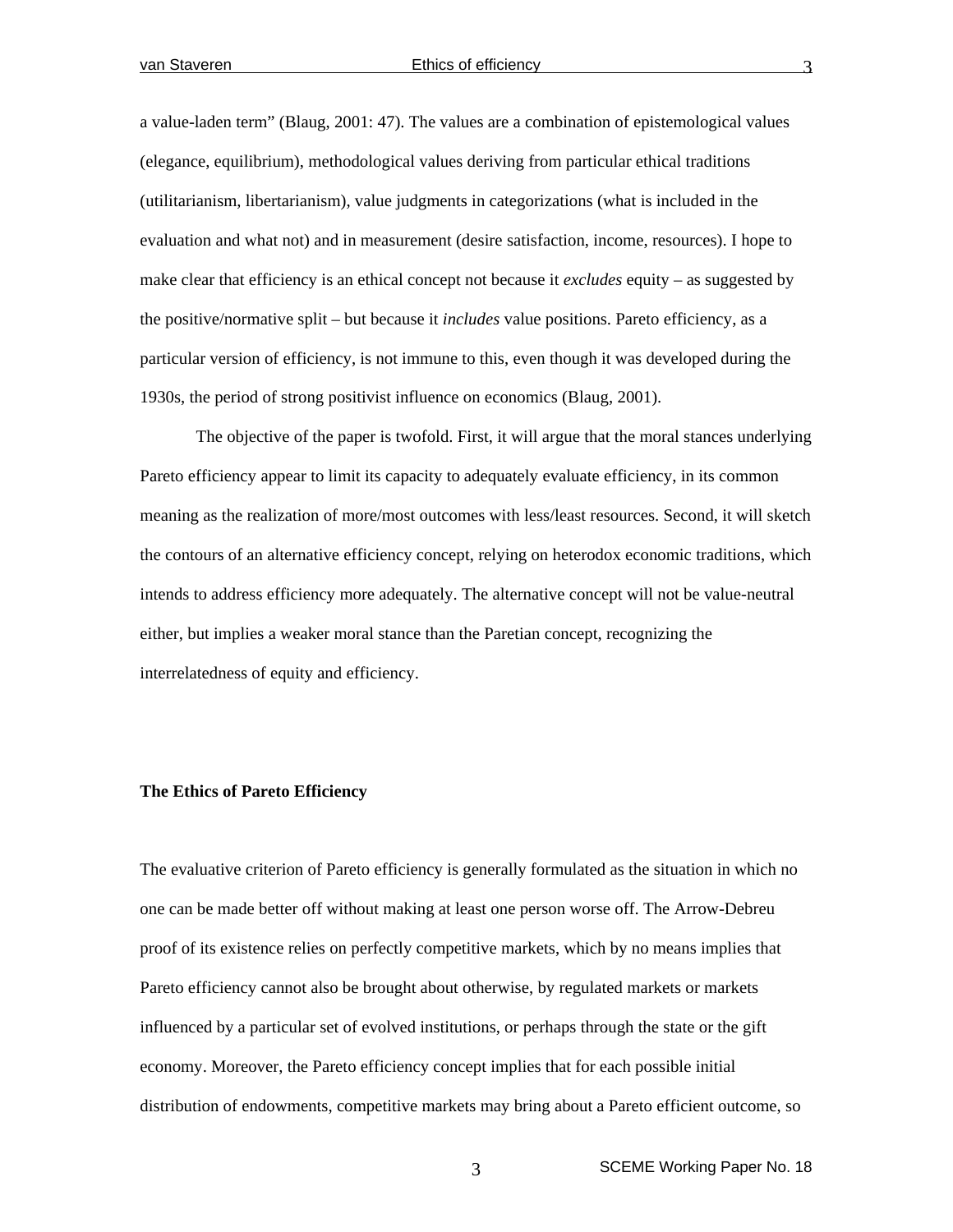that multiple equilibria become a problem in selecting the most efficient economic outcome. The criterion relies heavily on voluntary exchange between agents, implying that if agents have exchanged, each of them must have made a gain, otherwise they would not have agreed to the transaction. Any interference with this process is regarded as a violation of people's voluntary action, and hence, as a disincentive for agents to freely produce and exchange. In turn, such a disincentive is seen to result in a lower level of efficiency, that is, it would make at least one person worse off.

The criterion of Pareto efficiency – and its parallel notion of Pareto improvement – is so commonly used in economic analysis, that it may be safely interpreted as a reasoned convention<sup>[4](#page-26-1)</sup>. Conventions can be very useful in scientific discourse, as they facilitate mutual understanding and reduce the amount of time and effort spent on lengthy explanations of widely shared beliefs, rules of thumb, or strategies. However, as institutional economists following Thorstein Veblen have explained long ago, conventions can also have a dark side, expressing norms that can dominate, exclude, and remain in place when outdated. The critiques of Pareto efficiency, which have been expressed for decades, suggest that it is, indeed, not a harmless convention<sup>[5](#page-26-1)</sup>.

Below, I will summarize the critiques that relate to the ethical foundations underlying Pareto efficiency: utilitarianism and libertarianism.

# Utilitarianism

One of the most influential ethical theories since the early nineteenth century is utilitarianism, summarized in Jeremy Bentham's famous 'greatest happiness for the greatest number'. Pareto efficiency relies heavily on this ethic: it is consequentialist, looking at total utility outcomes; and it evaluates efficiency in terms of desire fulfillment, making use of utility functions and a possibility frontier marking all allocations that maximize utility, or, in game theory, a limited set of numerical gains from which players can choose. Utility, thereby, is a complete and fully commensurable subjective measure of wellbeing, including desires that may be other-directed but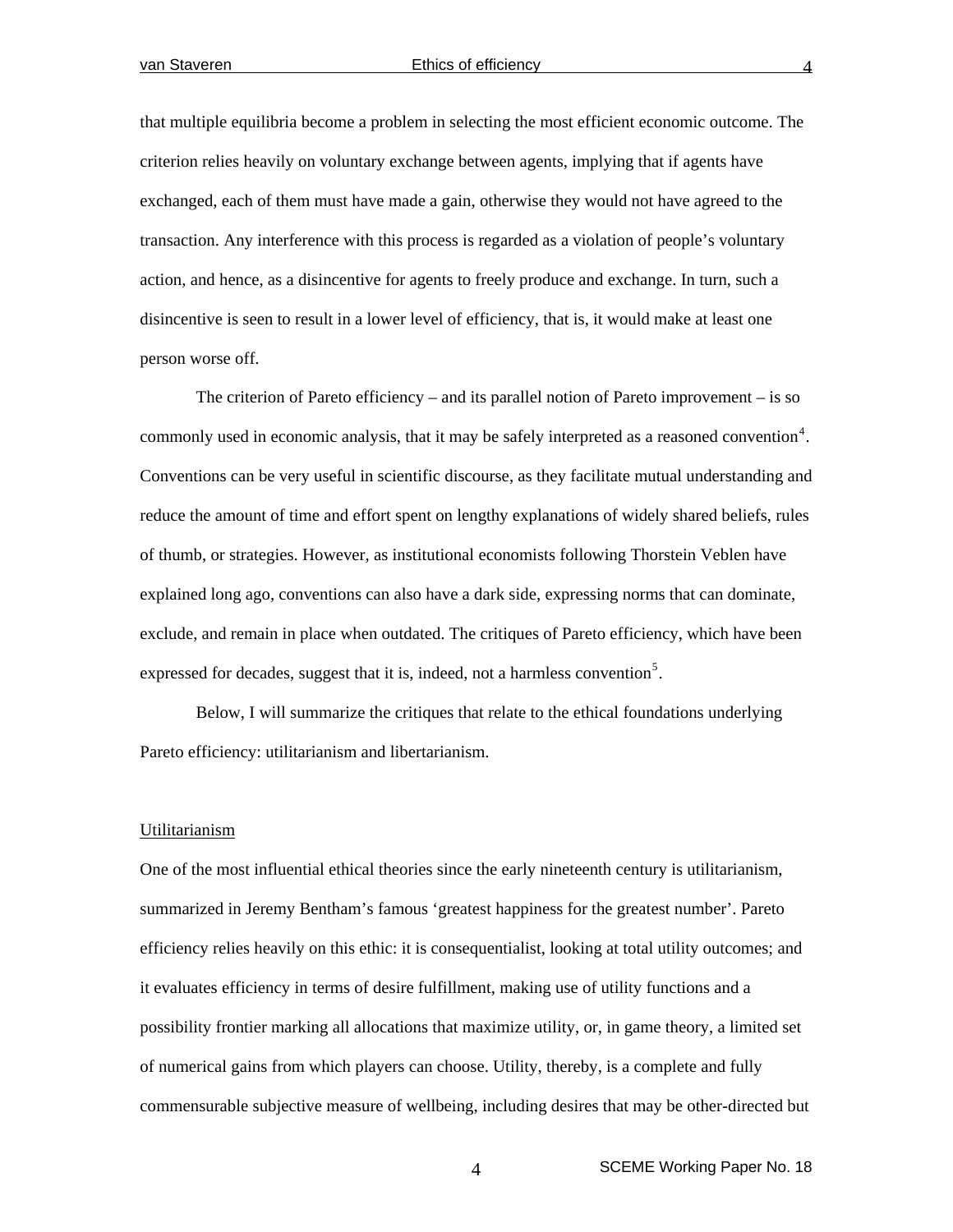which primarily satisfy one's own utility, therefore sometimes referred to as 'self-interested benevolence' (Sen, 2002: 177n).

 The choice of individual utility as the unit of measurement of Pareto efficiency, however, implies that it is not resource-use that is measured for the evaluation of efficiency. Rather, the assumption is that when total utility is maximized, this can only mean that resources must have been used to their maximum efficiency. This assumption, however, is incorrect. Modern economics has recognized that preferences may include psychological desires, relying on feelings of jealousy, status, affection, etc. So, it is not resource-use that is the space in which Pareto efficiency is measured, but desire fulfillment, including desires that are unrelated to resources (enjoying listening to birdsong or taking pleasure in humiliating one's employees) as well as desires that are highly resource-intensive (status symbols) or that are harmful for oneself but indulged in because of myopia, limited information, or weakness of will (also referred to as preference pollution, see George,  $2001<sup>6</sup>$  $2001<sup>6</sup>$  $2001<sup>6</sup>$ ). In addition, the satisfaction of some preferences generates externalities, affecting other agents' desire fulfillment. Hence, from a resource perspective, utility maximization does not necessarily result in the most efficient use of a society's resources: various preferences actually rely on or lead to a waste of resources. So, what is actually measured by Pareto efficiency is sub-optimal total utility, not minimum resource-use.

Paradoxically, a society with strong materialist values, in which status symbols, Veblen effects, weakness of will and negative externalities are rampant, is likely to achieve lower resource efficiency than a society with the same amount of resources but values that are more spiritual, long-term oriented, and responsible towards others and the environment (see, for a discussion of this paradox in the work of nineteenth century economist and novelist Charlotte Gilman: van Staveren, 2003).

 What makes the disconnection between utility maximization and resource-use worse, is that Pareto efficiency has departed from utilitarianism in an important way, already in 1932, following Lionel Robbins' adherence to logical positivism. From then on, interpersonal utility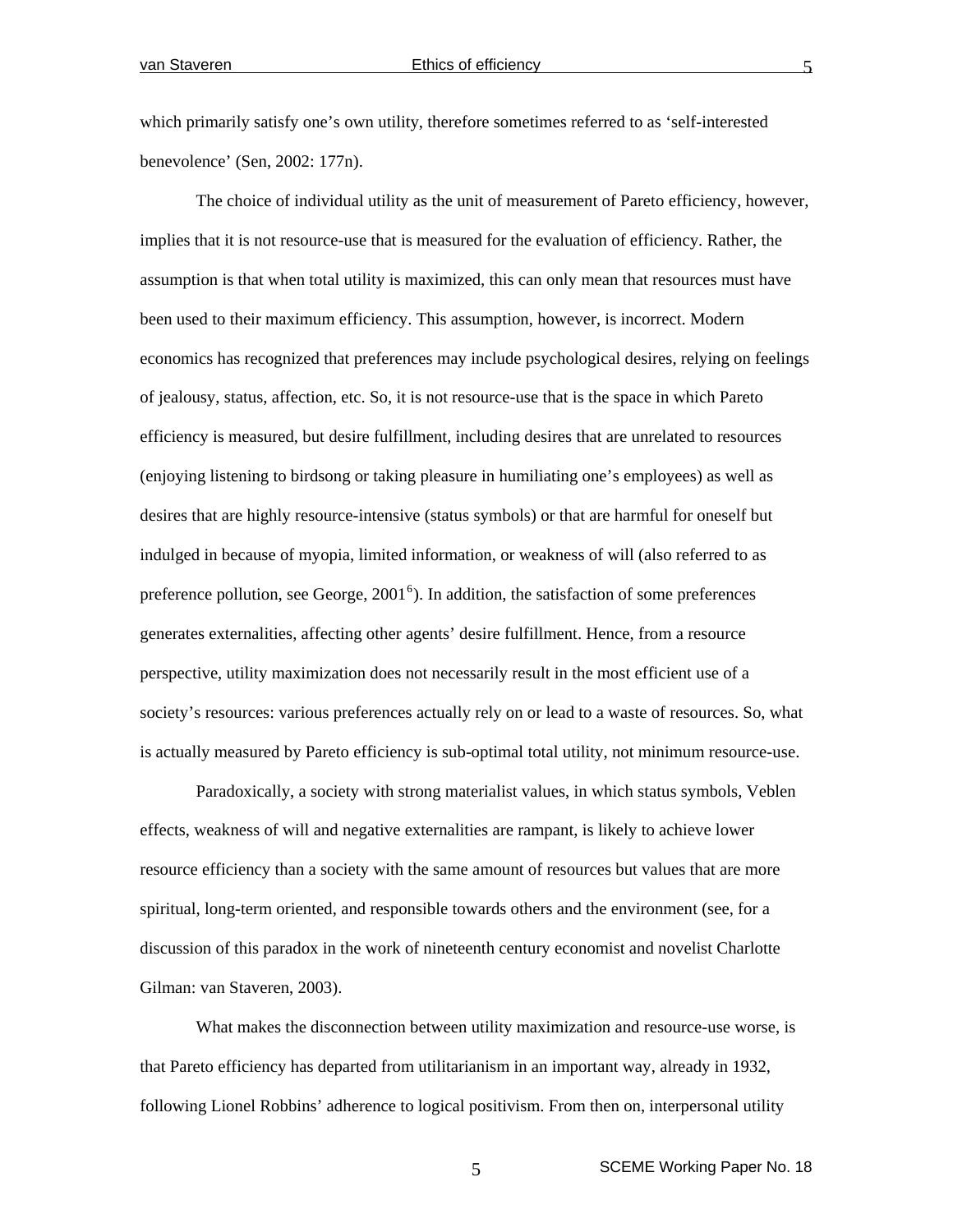comparisons were no longer allowed in welfare analysis, following a strong version of the liberal no-harm principle. This strong no-harm principle makes a central part of Pareto efficiency and functions as an exogenous moral constraint prohibiting any redistribution that makes at least someone worse off, even when there would be a large net gain for society as a whole. The strong no-harm principle ignores real world agents' widespread willingness to redistribute resources towards weaker groups in society – a fallacy hat has been recognized by Kenneth Boulding (1981) in economics, and Ronald Dworking (1985) in ethics, and finds broad support from game theoretic experiments, such as the dictator game. As a consequence, the rich evaluative criterion of the 'greatest happiness for the greatest number' has been reduced to comparing states of affairs according to differences in levels of total utility, irrespective of marginal utility gains from redistribution. Without the strong no-harm principle, some inter-personal redistribution of resources could be justified as utility maximizing, up to the point that everyone's marginal utility would become the same, and total utility would be maximized, as Pigou (1929) had recognized already a century ago. The waste of resources for the sake of satisfying psychological preferences, for example by owning land for status reasons rather than to grow crops, would than likely be reduced through land redistribution to landless farmers, whose marginal utility from the actual use of land would likely be higher than the marginal utility enjoyed by the big landowner of the mere status-effect of owning additional land while not using it. Yet, the measure of Pareto efficiency is utility, not resource-use. Even interpersonal utility comparison and subsequent redistribution allows for the waste of resources because equalization of marginal utilities does not entirely eliminate the problems of desires that are unrelated to resources, create negative externalities, depend on waste, or are harmful to oneself or others.

 In conclusion, Pareto efficiency does not guarantee efficient resource-use, because, first, it is measured as subjective desire fulfillment in utility space, and second, it relies on a strong moral constraint of no-harm of individual utiltity.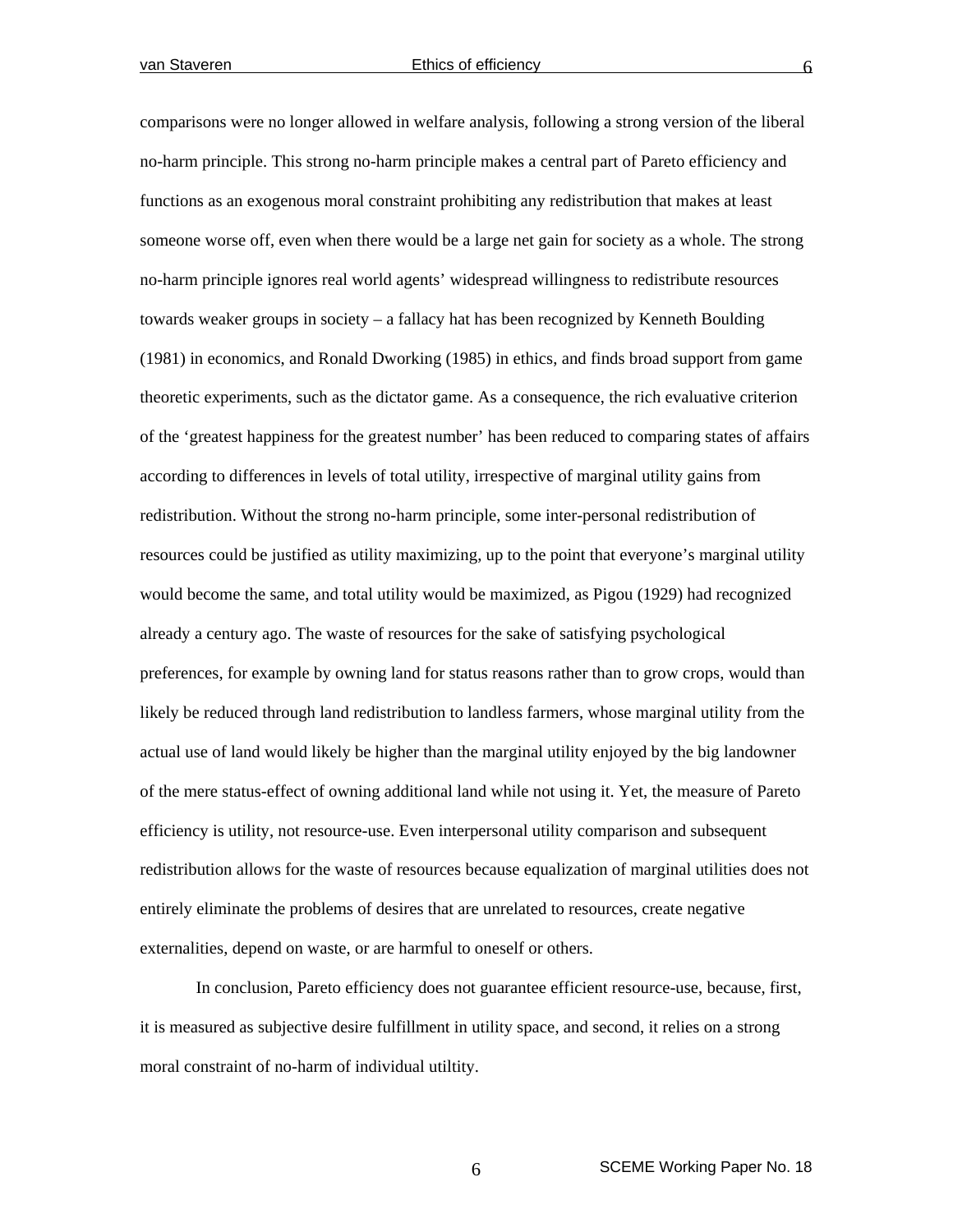# Libertarianism $^2$

In welfare economics, Pareto efficiency is applied to general and partial equilibrium analysis, assuming perfectly competitive markets, with some well known and highly unrealistic assumptions (no externalities, no barriers to entry or exit, and no economies of scale) $\delta$ . This libertarian free market ideal holds that individual freedom is the highest good and should not be constrained by any state intervention. In other words, also the ethics of libertarianism relies on a strong version of the no-harm principle: no interference with voluntary exchange. Efficiency, then, is assumed to follow from this free exchange. The assumption, referred to earlier, is that perfectly competitive markets force every producer to minimize resource input. But this only holds for homogeneous markets, that is, in partial equilibrium analysis, *per market*. It allows, as we have seen above, inefficiency in consumption if consumers have preferences for product categories that are relatively wasteful of resources compared to other product categories, such as flying to a far-away holiday destination rather than a bicycle tour in one's own country<sup>[9](#page-26-1)</sup>.

However, even when applied to the disaggregate level of individual markets, or in abstract game theoretic simulations, free markets will not necessarily result in efficient resourceuse. This is, apart from the unrealistic assumptions, because free markets do not necessarily involve voluntary exchange. Hence, market allocations do not necessarily reflect what people want, under the constraints of budgets and prices. In libertarianism, the status quo distribution of resources is regarded to be just, as long as it is brought about voluntarily, through free exchange (and not by theft or state intervention, for example). However, the strong no-harm principle ignores the possibility that some agents lack the endowments for any beneficial exchange. In other words, libertarianism assumes that exchange is by definition voluntary when not forced or constrained from outside, while, as Walsh (2003) and others have argued, voluntary exchange can only exist when there is a feasible non-exchange option. Without such a fall-back, exchange of one's last resource or even non-economic goods, such as one's children or bodily integrity, will not be voluntary, but simply the only option for short-term survival. So, paradoxically, voluntary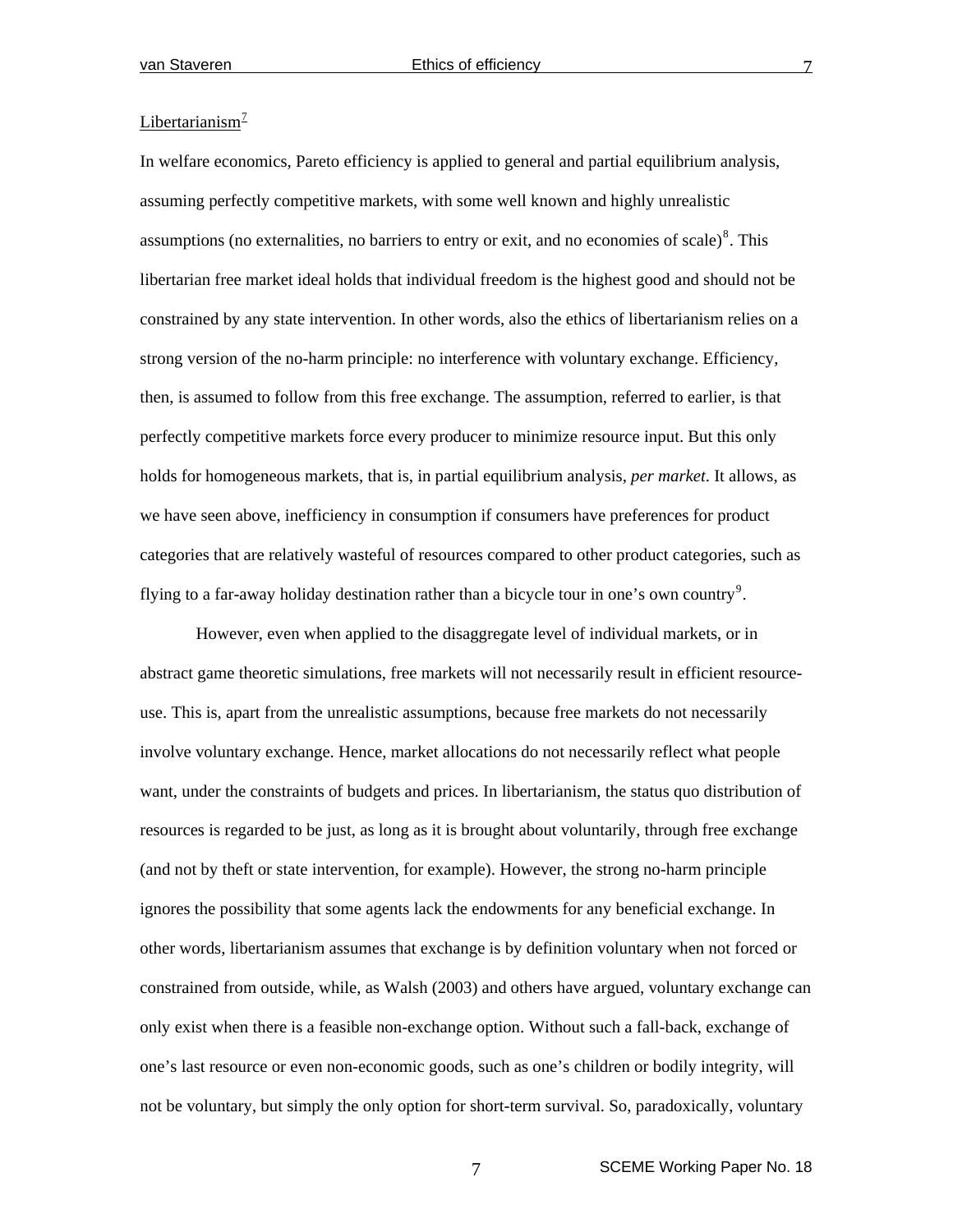exchange will only be voluntary with a feasible option for autarky, which can be – voluntarily – chosen in cases when the available exchange option(s) will not result in at least some gain over a reasonable period of time for both parties to the exchange. Distress sales may be regarded by libertarians as voluntary in a static sense, but they undermine an agent's resources base, and hence, crowd out productive capacity in the long run, which is clearly not efficient in a dynamic sense, making people dependent on others or the state. Distress sales can only be prevented by trade-independent security, deriving from resources such as savings, wealth, welfare support, or access to commons. In the real world, most people who experience a disadvantaged exchange position have very few resources to live off, except their labor power. And even this may not be in demand, as it may be only potential rather than actual labour power, due to lack of nutrition and health (Dasgupta, 1993), or it may not earn sufficient market value to survive (Kurien, 1996), or a combination of factors including lack of aggregate demand (Walsh, 1996). Hence, the strong no-harm principle of libertarianism benefits the status quo of the distribution of endowments, which, however, does not necessarily lead to the most efficient allocation of resources from a dynamic perspective.

The concept of Pareto efficiency seems to have an escape from situations with a highly unequal distribution of endowments in the Kaldor-Hicks compensation in which winners compensate losers and still receive a net gain. But, again, this is only likely to occur in a situation of not too high inequality, that is, in the absence of agents who have no trade-independent security. When losers have very limited resources – a meager fallback position in game theoretic terms – they are forced to accept any offer for short-term survival, while it is likely that no compensation offer will be made at all.

Libertarian free markets, hence, will not automatically result in efficient resource-use. First, because of the influence exerted by heterogeneous markets, power, increasing returns to scale, externalities, and asymmetric institutions. Second, because there is no guarantee of tradeindependent security, which allows for involuntary exchange, and hence, for inefficient resource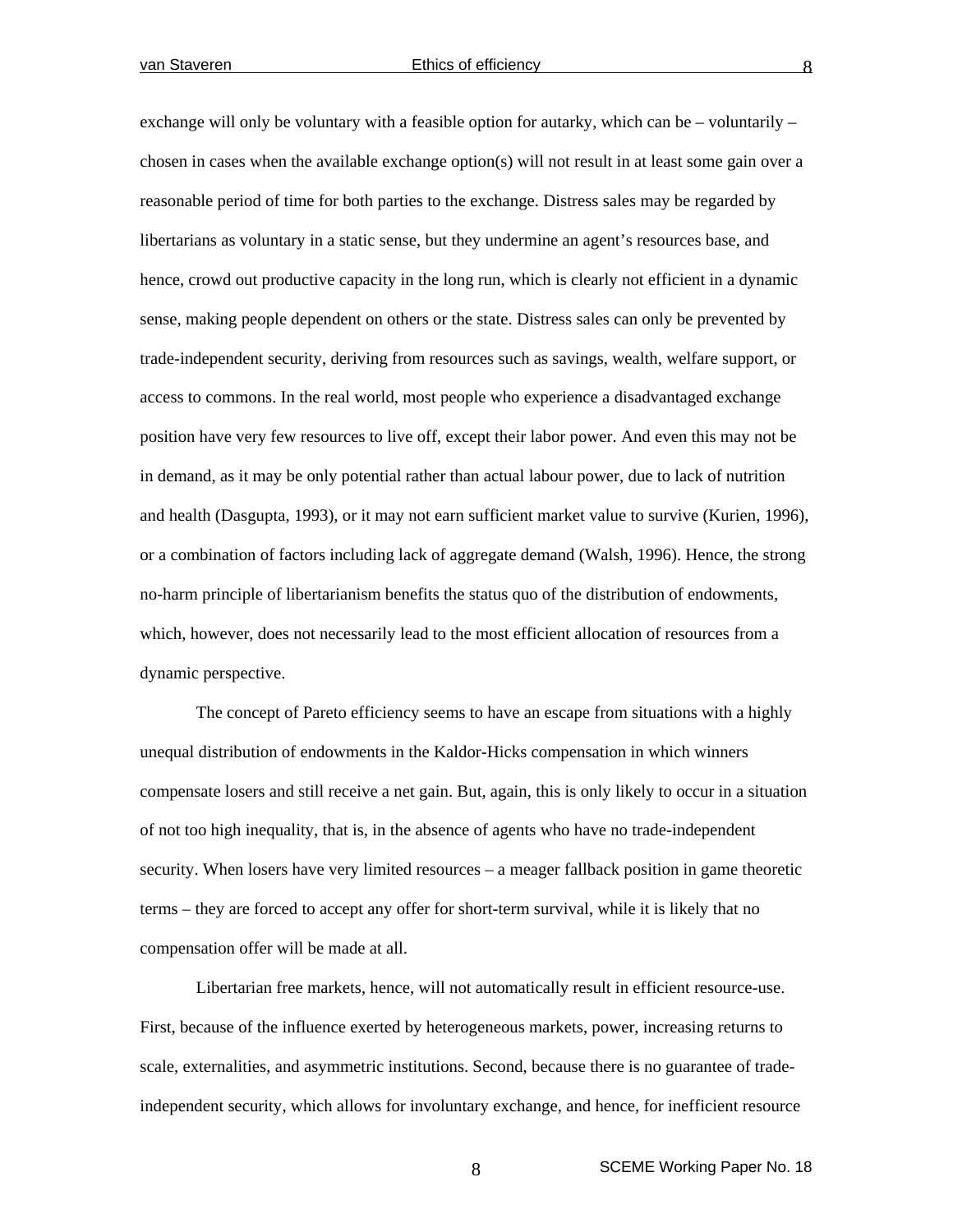allocations through the market power of those with relatively high endowments over those with relatively low endowments.

In conclusion, Pareto efficiency involves two ethical stances, the one deriving from utilitarianism and the other one from libertarianism. Both hold on to a strong version of the moral value of noharm, regarding equity as reducing efficiency. But this strong no-harm principle actually prevents Pareto efficiency from reaching the most efficient resource allocation: it denies reallocations that would result in increased marginal utilities and it ignores crowding out of resources through involuntary exchange. Pareto efficiency, hence, appears to be not so much a criterion for evaluating efficient resource-use, but the application of a strong no-harm principle to idealized markets, measured in utility space.

# **Recent Adaptations of Pareto Efficiency**

In this section, I will briefly discuss two adaptations to Pareto efficiency, arising in two recently developed alternative approaches to welfare economics: happiness studies and the capability approach. The first remains close to the general equilibrium approach, but it allows for redistribution from winners to losers to increase total utility. The second approach adapts the Pareto criterion to a different space: not utility but opportunity freedom.

### Happiness Efficiency

In happiness studies, subjective measures of wellbeing are made comparable through the use of qualitative scales of wellbeing, measured in self-reports of life satisfaction (Frey and Stutzer,  $2002$ <sup>[10](#page-26-1)</sup>. So, rather than relying on subjective, fully commensurable preferences as representing the ends which agents seek, in happiness studies it is substantive happiness that is recognized as

9 SCEME Working Paper No. 18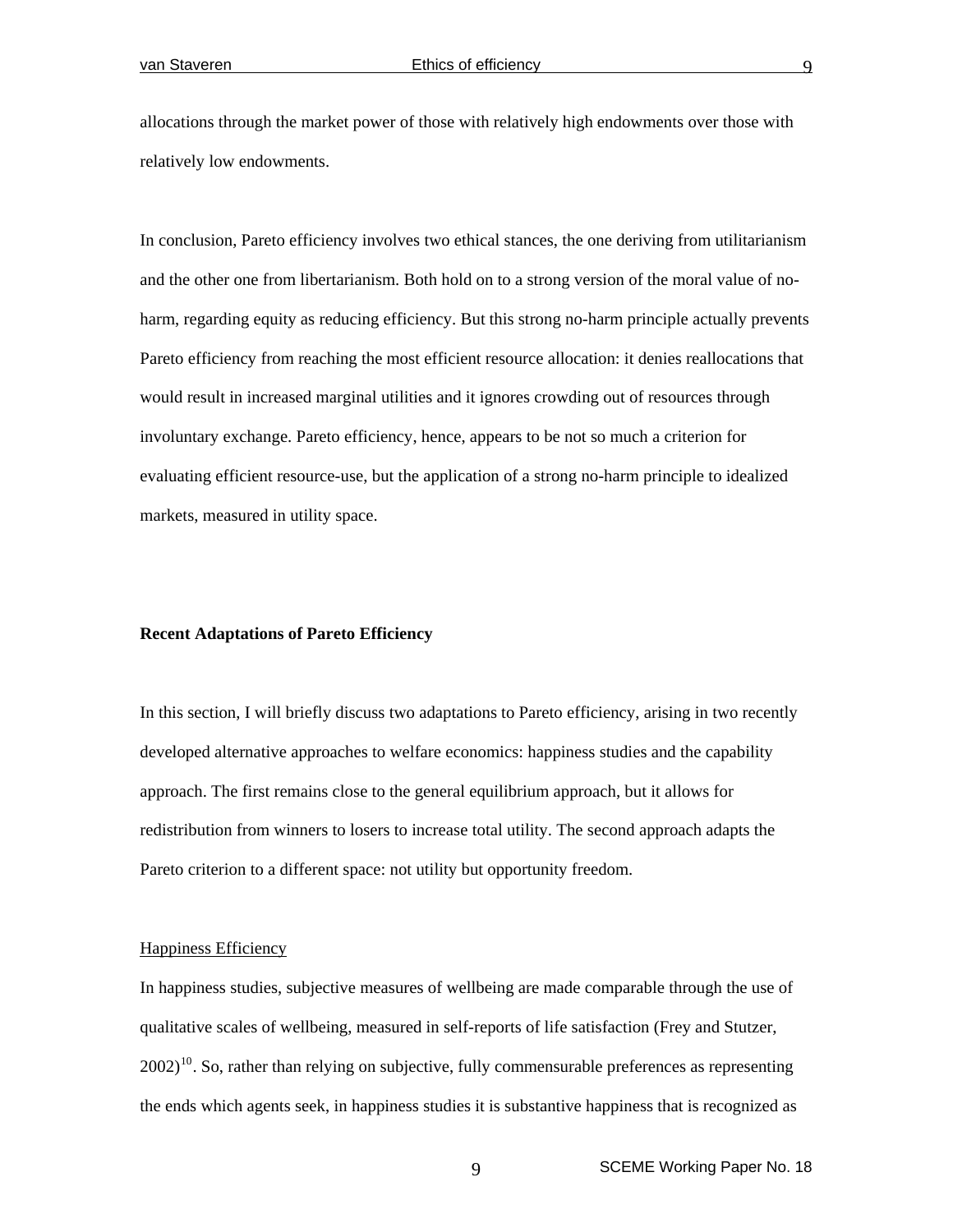being important in itself<sup>[11](#page-26-1)</sup>. Empirical studies of happiness suggest that subjective wellbeing depends positively on institutional factors, in particular democracy, next to economic variables such as income, while unemployment and inflation appear to lower happiness (Stutzer, 2001). Next to institutions, personality factors appear to matter too, as well as socio-demographic and situational aspects (Frey and Stutzer, 2002: 10-11). In a review of the literature on economic psychology, Diener and Seligman (2004: 25) summarize the major factors that appear to contribute to subjective wellbeing:

- live in a democratic and stable society that provides material resources to meet ends
- have supportive friends and family
- have rewarding and engaging work and an adequate income
- be reasonably healthy and have treatment available in case of mental problems
- have important goals related to one's values
- have a philosophy or religion that provides guidance, purpose, and meaning to one's life

The empirical happiness approach relies on comparable subjective valuations of wellbeing, in the kind of dimensions as listed above. These comparable valuations make it possible to re-introduce interpersonal utility comparisons in welfare economics, seventy five years after Lionel Robbins' ban. As a consequence, happiness studies allow for the identification of winners and losers in a particular state of affairs. This feature of happiness studies enables economic evaluations in terms of equity, comparing levels of self-reported wellbeing between individuals and groups. But it also allows for a better evaluation of efficiency, compared to the Paretian criterion. This is, because redistributions of resources from those with low marginal subjective wellbeing to those with high marginal subjective wellbeing will increase total happiness. Decision rules on such efficiencyimproving redistributions are, however, not a simple matter, and can therefore not easily be addressed by cost-benefit analyses, despite optimistic views expressed by some (for example, Zerbe, 2001). Cost-benefit analysis, including measurement methods such as willingness to pay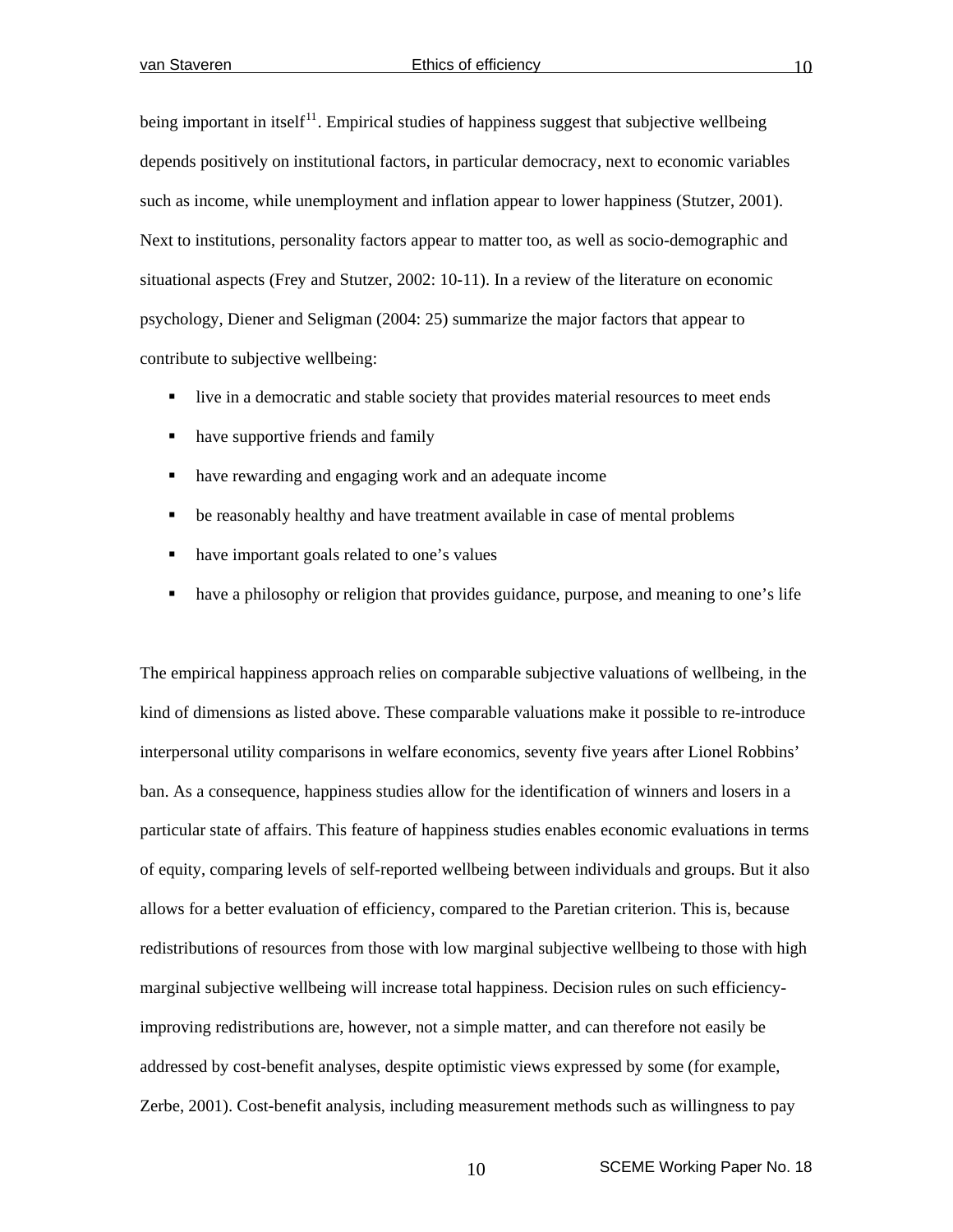surveys, is of limited use for the assessment of efficiency in the space of happiness, for three reasons: (1) income is a poor indicator of wellbeing across different classes, (2) some valued subjective goods can simply not be measured in monetary terms, and (3) compensation is not always possible, as is the case with tragic human or environmental losses<sup>[12](#page-26-1)</sup>. It is more likely that decision rules for the redistribution of resources to maximize happiness will not be technical rules but rather "rules of social judgment", as Sen (2002: 273) has termed them.

 Compared to the application of the Pareto criterion in equilibrium analyses and some game theoretic experiments, in happiness studies income is not used as a proxy to measure of wellbeing. Instead, it only functions as one among other intermediary variables, and even for this task it is not a very good indicator because beyond a certain level of income, subjective wellbeing does no longer improve (Easterlin, 2001; 2002). Moreover, happiness studies have confirmed what Veblen already recognized a century ago, namely that relative income is likely to be more important for people's mental states and life satisfaction than absolute income levels. Combining these insights on the limited satisfaction of income and the comparable, subjective valuation of a variety of non-income sources of wellbeing, an efficiency criterion for happiness could be formulated as follows. Happiness efficiency, then, is the situation in which the marginal rates of subjective wellbeing are equal for everyone. Happiness efficiency therefore, eliminates inefficiencies of low marginal utilities that are allowed by the Paretian criterion. It involves a far weaker form of the no harm principle than the libertarian one, and, interestingly, one that both increases equity (by reducing inequalities in happiness) *and* improves efficiency.

However, happiness efficiency keeps two other forms of Paretian waste in place. The first is waste resulting from perverse valuations. Such valuations are not unlikely because of the individualistic understanding of happiness: it is conceived of as an exclusively individual, not social state of mind. Hence, people can define their individual happiness in ways that go against social norms, shared values, or moral duty, for example. The valuation of something like status often requires inequality in wealth. For example, some big landowners may derive high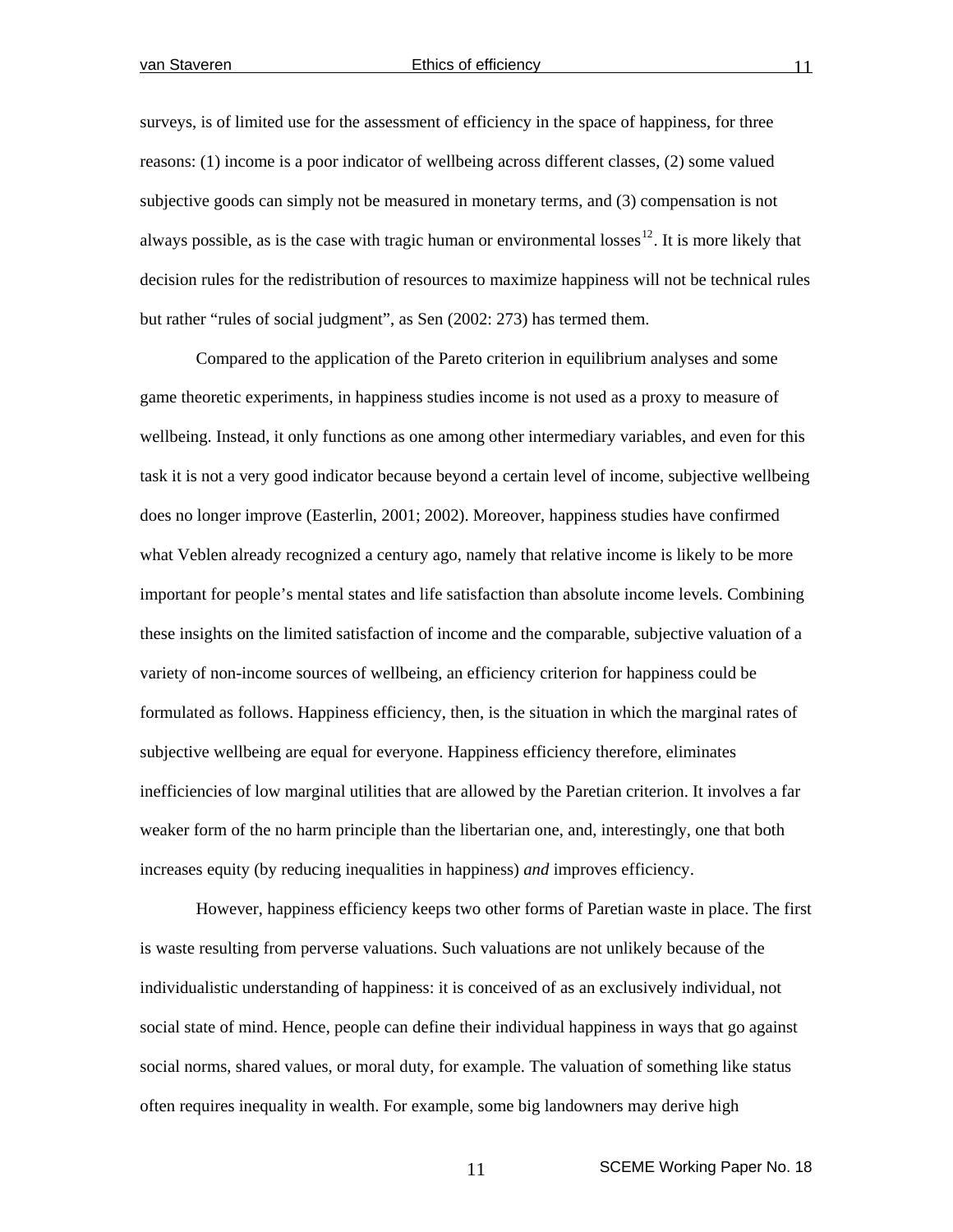subjective wellbeing from the mere possession of land, not from its productive use. As a consequence, productive resources may go wasted. The second source of Paretian waste that is left untouched by happiness efficiency results from institutions that legitimate high rates of inequality. A society may be characterized by institutions, such as caste or gender, which make the disadvantaged believe that they are better off than they objectively are, leading to an adaptation of their subjective evaluations. As an example, Sen has referred to poor Indian women suffering from malnutrition, assessing their own situation as better than it objectively is compared to the situation of their better fed husbands, who, in turn, valued their own condition as worse than objective health indicators would suggest (Sen, 2002).

In conclusion, happiness efficiency replaces the Paretian strong no-harm principle with a weak no harm principle, thereby reducing the waste that results from low marginal subjective wellbeing.

#### Opportunity Freedom Efficiency

In *On Economic Inequality*, Sen (1997) has suggested various alternative criteria to Pareto efficiency, all concerned with redistribution toward more income equality. In his most recent book, however, he departs more significantly from mainstream welfare economics by looking for an efficiency criterion in the space of opportunity freedom, in which wellbeing is understood in terms of capabilities. Efficiency in freedom space, instead of utility space, refers to an increased range and significance of the options available to individuals. In other words, choice becomes "maximizing over comprehensive outcomes" (Sen, 2002: 607). This view of freedom as opportunity leads Sen to formulate the criterion of 'weak efficiency of opportunity-freedom': "a state of affairs is weakly efficient in terms of opportunity-freedom if there is no alternative feasible state in which everyone's opportunity-freedom is surely unworsened and at least one person's opportunity-freedom is surely expanded" (Sen, 2002: 518).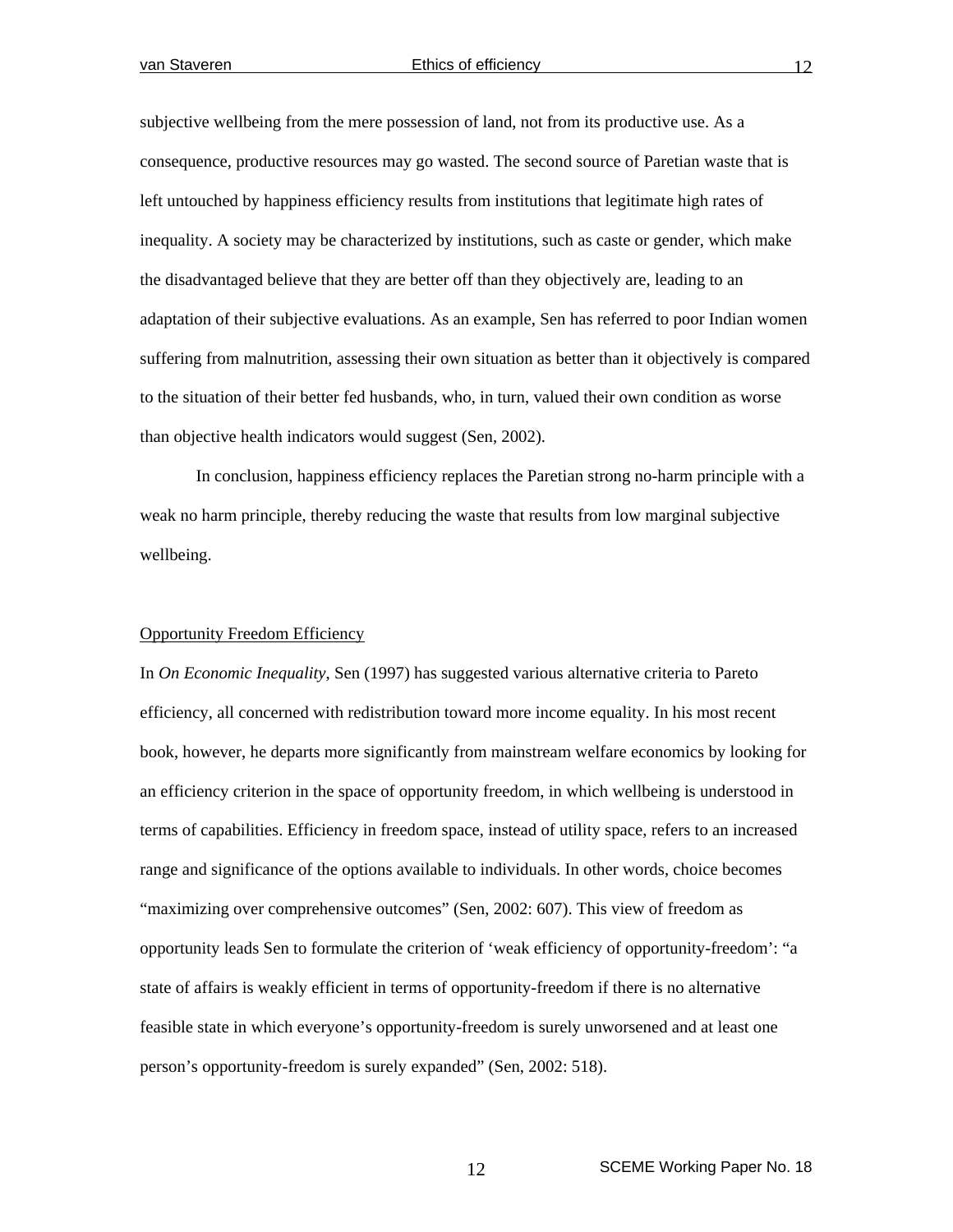In his capability approach, Sen consistently leaves the substance of opportunity freedom open to public debate about what a society values in terms of political, social and economic freedoms (Sen, 2002: 454). What he does make clear is that it is about freedoms to do or be, and not freedoms from, the negative freedom of libertarianism. It is therefore surprising to see that his efficiency criterion in opportunity freedom space copies the strong no harm principle of the Paretian efficiency criterion. His choice for an efficiency criterion that remains very close to the structure of Pareto efficiency is particularly unexpected because in various publications, he has criticized Pareto optimality precisely for its crude prohibition of redistribution (see, for example, Sen 1987 and 1997).

In an attempt to formalize Sen's alternative efficiency criterion, Qizilbash (2005) has linked it to the first fundamental welfare theorem with the additional criterion of 'no resentment'. This theorem, when applied to opportunity freedom, implies that the optimum of opportunity freedom can be attained in perfectly competitive markets when agents do not regret the choices, among feasible alternatives, that they have made. The question is, of course, what are feasible alternatives. Is feasibility limited to the initial distribution of endowments? Does it ensure tradeindependent security? What about asymmetric processes of accumulation due to uncertainty, power, and human fallibility, which is likely to change the distribution of feasible alternatives between groups over time? In other words, it seems that on its own, even with an added criterion of no resentment, Sen's efficiency of opportunity freedom remains very close to the Paretian criterion, including its major flaw of the prohibition of interpersonal utility comparisons. This implies that it also allows for inefficiencies of low marginal opportunity freedoms.

On the other hand, the advantage of the efficiency of opportunity freedom is that the space in which it is measured is no longer the space of utility but of opportunity, a notion that requires public debate, and hence, will go beyond purely self-referential valuations as is the case in utilitarianism and happiness studies. Opportunities refer to the enhancement of real opportunities for oneself, the community to which one belongs, and society as a whole<sup>[13](#page-26-1)</sup>.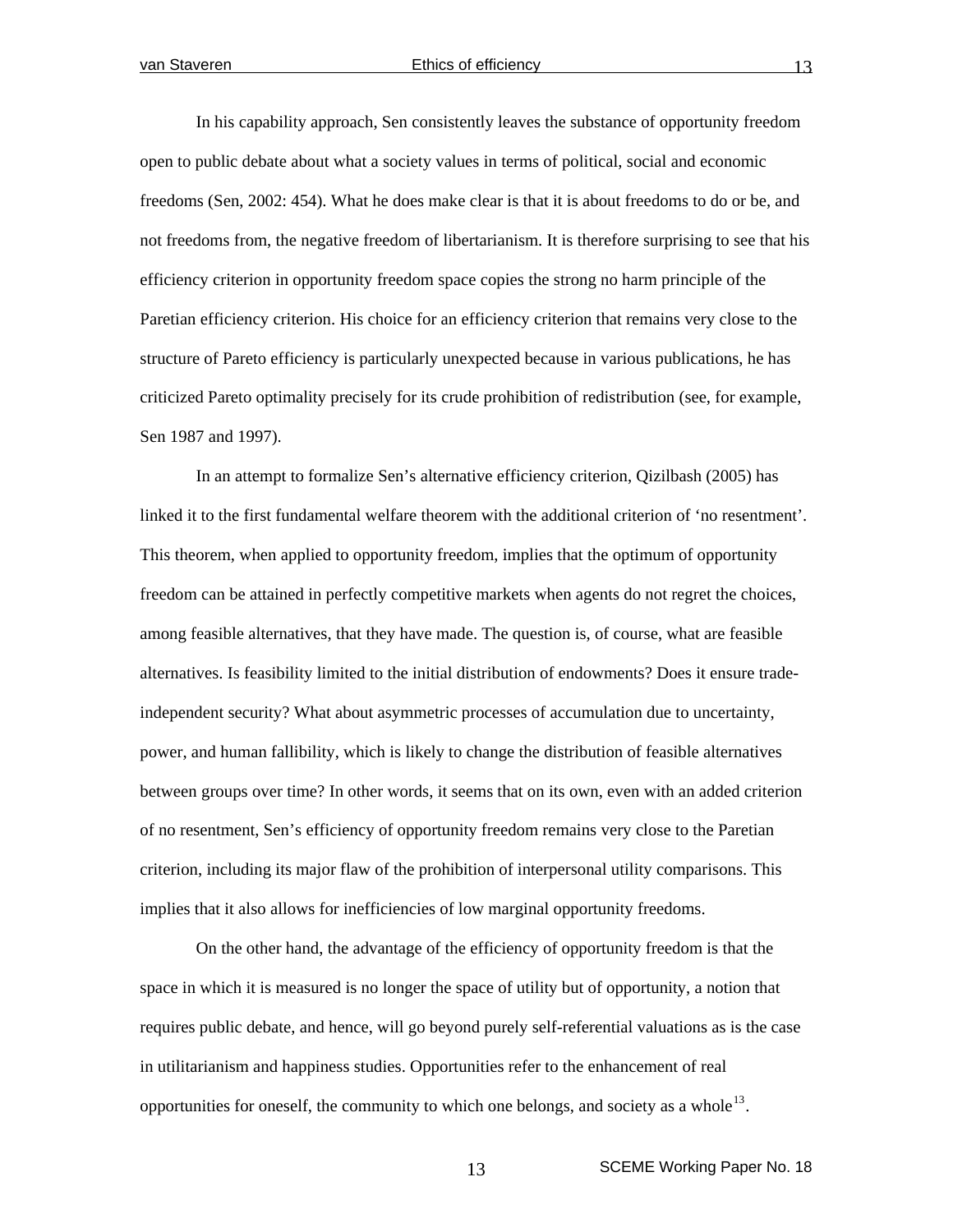Through its concern with real, and partly socially embedded opportunities, it is less likely that waste will occur through perverse preferences or false beliefs, as is the case in Paretian efficiency and happiness efficiency. Perverse preferences are not very likely to get priority in public debate (assuming, of course, that public debate will not be dominated by an elite). So, the strong noharm principle is reduced by an objective, rather than subjective space of evaluation. Whereas false beliefs about one's relative or absolute freedoms are likely to become less important once a society enhances for everyone the capabilities that involve autonomous thought, planning one's life, reflection, and control over one's social and political environment (see for these capabilities, Martha Nussbaum, 2000).

In conclusion, the adaptations of Pareto efficiency as discussed in this section show two complementary redefinitions of efficiency. Happiness efficiency replaces the strong no-harm principle that does not allow redistribution from low to high marginal subjective wellbeing. It thereby reduces the waste of resources implied in agents' preferences. Efficiency of opportunity freedom changes the space in which efficiency is measured from utility to opportunity freedom. This is likely to reduce waste of purely subjective and self-referential preferences, by including social values and inter-personal capabilities among the opportunity freedoms that are to be maximized. The next section will draw upon the insights from these two adaptations, and will sketch the contours of an alternative efficiency criterion.

# **Efficiency as Minimization of Waste**

Efficiency in its most basic sense can be characterized as the minimization of waste, as Margaret Reid has argued long ago (Reid, 1934; 1943). She referred to waste in consumption when the rich consume far more than the poor; consumption of goods that have negative externalities (giving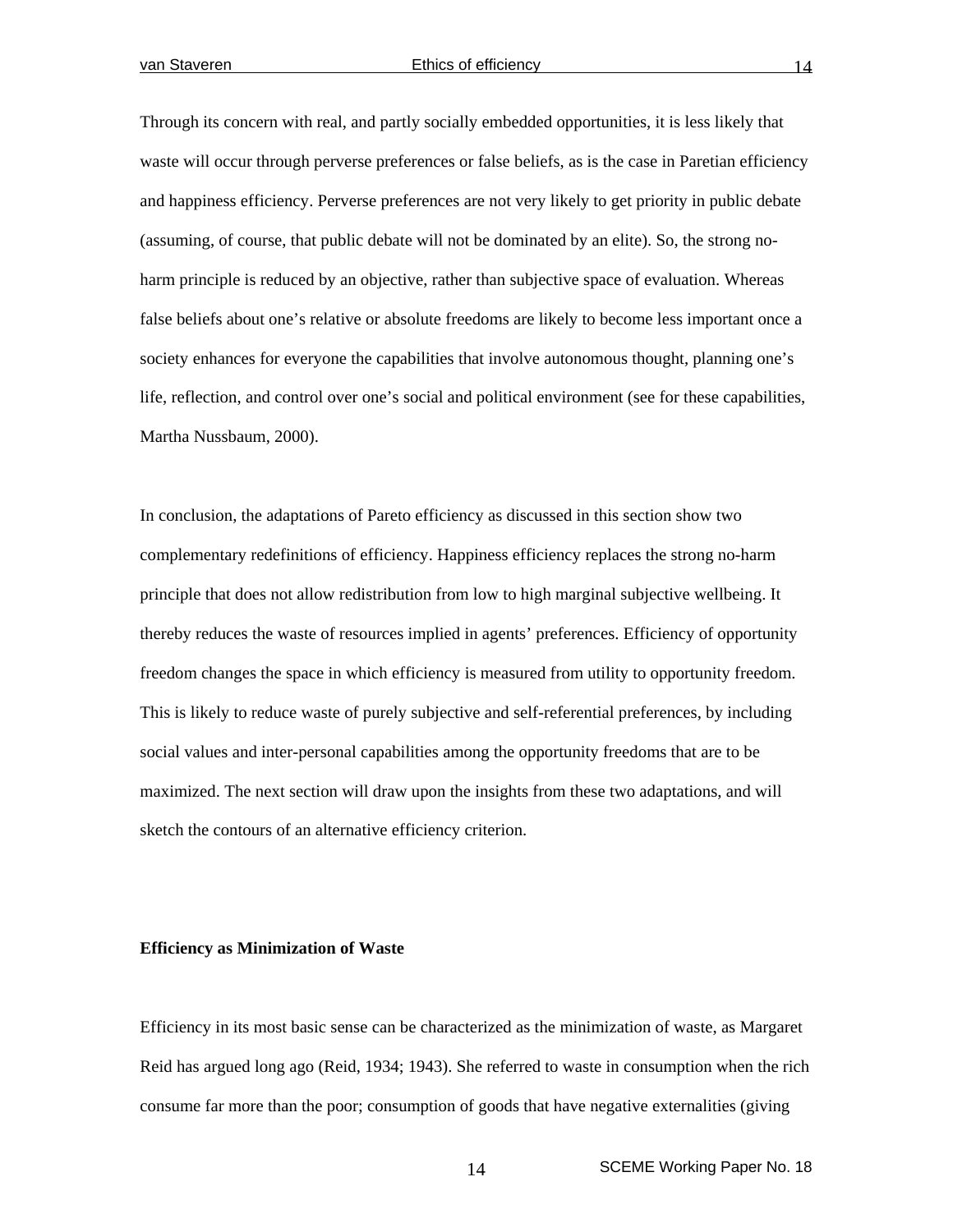the example of tobacco); inefficient methods of production (referring, for example to unpaid work in households); the allocation of resources in ways allowing for the under-use of means of production (referring to, for example, unemployment); and finally, she argued that some level of agricultural self-production protects rural families from unpredictable shifts in market prices, providing food security and preventing sales of assets in bad times.

Reid's understanding of efficiency as the minimization of waste has a rich tradition in the history of economic thought. It can be traced back to Adam Smith who recognized that the economy needs to provide sufficient employment as well as sufficient wages in order to allow everyone to live a life with dignity<sup>[14](#page-26-1)</sup>. For example, Walsh (2000: 21) reminds us that Smith "is savage when he sees the surplus being squandered by the profusion of the great" and he also reminds us that Marx' concept of exploitation included the recognition of waste of the surplus when it is shifted from labor to capital. And the founder of institutional economics, Thorstein Veblen (1931: 126), has criticized the waste of conspicuous leisure and consumption, arguing that "the utility of both alike for the purposes of reputability lies in the element of waste that is common to both. In the one case it is a waste of time and effort, in the other it is a waste of goods." So, going back to the basics of efficiency as the minimization of waste, seems a relevant starting point for the development of resource-relative notions of efficiency. A note, however, is that waste is, of course, inherent in markets, since they thrive on creative destruction, as Schumpeter has pointed out. Minimization of waste is therefore always a relative notion.

 A next step toward an efficiency notion that really is concerned with the waste of resources, is the recognition that real world economies are characterized by uncertainty, power and institutions. These imperfect conditions require a shift away from efficiency as a static criterion of evaluation – the evaluation of an equilibrium – to a dynamic criterion, evaluating waste in the economic *process*, rather than in an idealized market *outcome* as has been suggested by Mark Blaug (2001). We need to evaluate the economic process, as Smith, Pigou, Schumpeter, Veblen, and Robinson have recognized, because the economy evolves through the interaction

15 SCEME Working Paper No. 18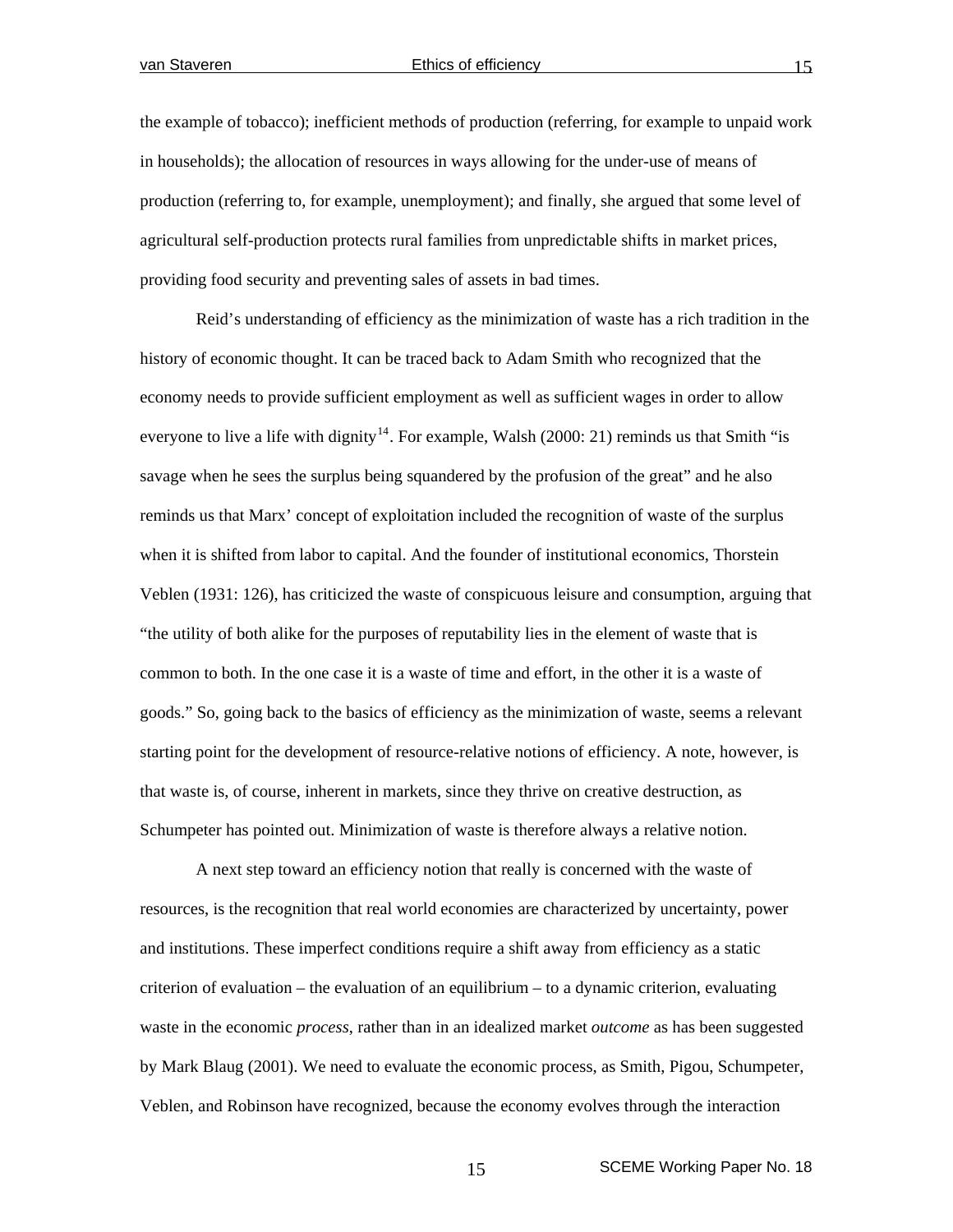between agents, who not just compete over given scarce resources, but who influence scarcity, market access, control over resources, valued ends, and the institutions that serve their interests. It is these dynamics that need to be analyzed in markets in which "ruinous competition could become a 'ruinous' deflation", in the words of Nina Shapiro (2005: 543), with institutions being adapted to the interests of powerful lobby groups and wages being reduced in the presence of unemployment $^{15}$  $^{15}$  $^{15}$ .

 A resource-relative concept of efficiency, hence, is dynamic and understands markets as imperfect allocation mechanisms, next to a legitimate role of the state as well as the unpaid economy of households and communities. In addition, as we learned from the two adaptations of Pareto efficiency in the previous section, efficiency tends to be furthered by some extent of redistribution towards the resource-poor in economic processes that generate socially valued opportunities for all. This leads to an efficiency concept which includes, and even relies on, equity, in an endogenous way. Such relative equity in resources enables the crowding in of resources and their productivity. This is precisely the mechanism that implicitly underlies the literature on increasing returns and endogenous growth. Of course, not all forms of equity enhance efficiency – some social norms of equity go against efficiency as Philippe Platteau (2000) has shown. But where equity is concerned with enhancing access to resources, such as land and education (see on how gender equity in education reduces waste of human resources: Abu-Ghaida and Klasen, 2004), equity is likely to enhance efficiency.

An example of the positive feedbacks between equity and efficiency for the resource of land has become known as the inverse farm-size relationship. Literature on small holder agricultural production in developing countries reveals higher land productivity compared to large landowners. An explanation that has been empirically confirmed is "that food security stress placed on food-deficit farmers by staple price uncertainty elicits supra-normal labor activity" (Barrett, 1996). The underlying problem appears to be not so much market imperfections (although land tenure for the poor provides them of course with collateral for loans), but high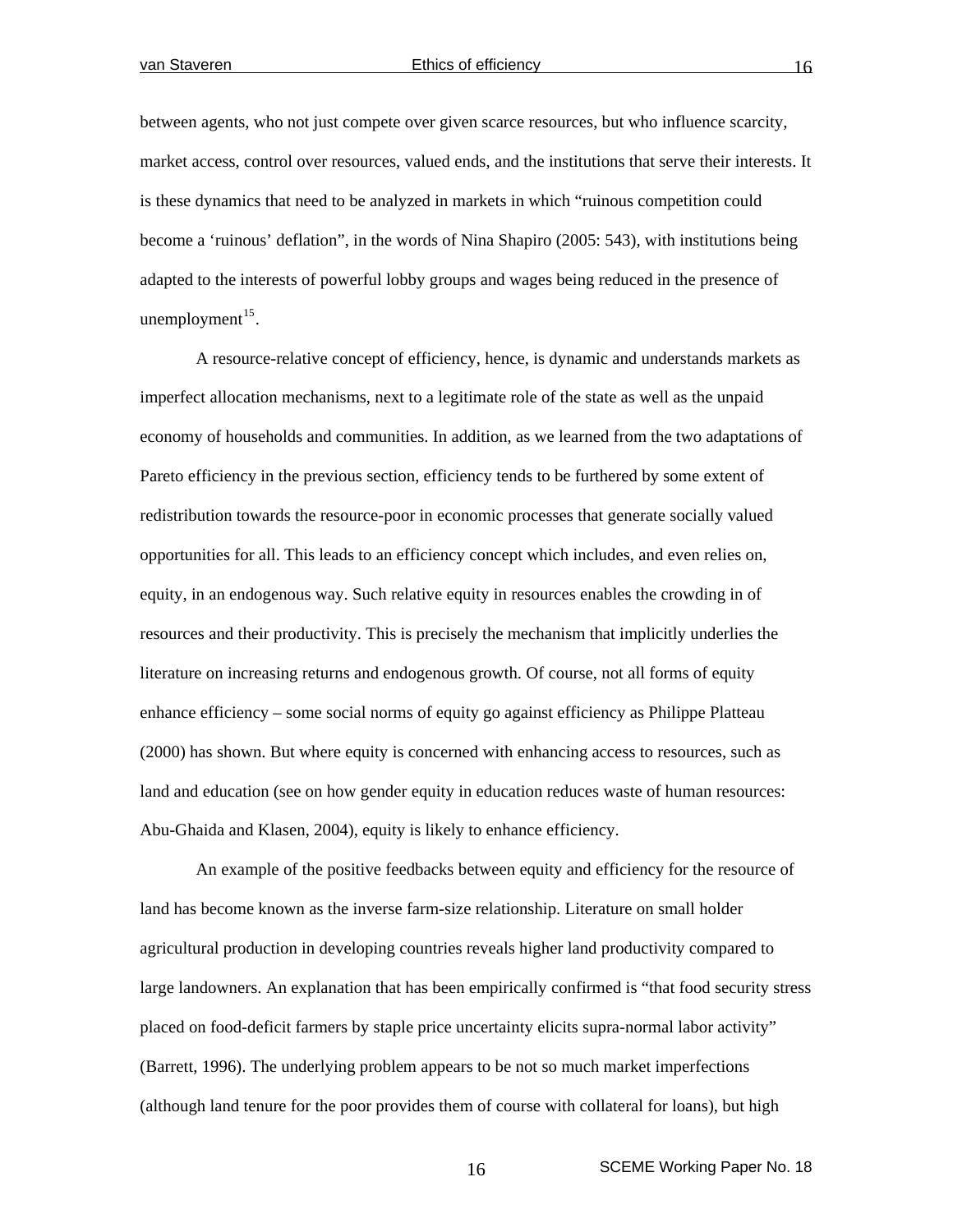inequality in endowments, which, among others, results in low incentives to invest by those with weak tenancy rights. Moreover, as a World Bank paper has recognized recently, power of large landholders leads to a lock-in of highly unequal land distributions, which not only keep land productivity at sub-optimal levels, but also adds to the rural unemployment problem: "Large farmers are often well-organized and well-connected, and are able to lobby governments for special tax breaks, subsidies, and other special distortions. The consequence of these distortions is invariably that they face lower effective capital costs relative to labor costs, and therefore overinvest in more machines that replace labor than they would have had they not been able to obtain the tax breaks, subsidies and cheap credit" (van den Brink et. al, 2006: 21). Hence, in the case of land, it is the *inequality*, more than market failure, which prevents efficiency gains to materialize.

 Equity is, of course, a value in itself, as the proponents of 'normative economics' rightly claim. Evaluation of economic processes on the basis of efficiency alone would be very limited and clearly incomplete. But to the extent that equity is related to efficiency – likely in a non-linear way (Cornea, 2004) – it may be regarded as the economic dimension of dignity, the Kantian expression of the inherent equality of human beings. Economic dignity, then, refers to the enabling of every agent to be productive, to control a minimum necessary level of resources, so that a minimum livelihood can be attained without being forced to distress sales or to life-long dependence on others or the state, undermining people's autonomy and self-esteem.

In conclusion, a more realistic efficiency criterion, that is, one that indeed is concerned with minimization of the waste of resources, does not require a strong no-harm principle. To the contrary, it does not require any exogenous moral principle at all, but relies on an endogenous relationship between efficiency and equity, in which economic dignity crowds in production and productivity into the economic process.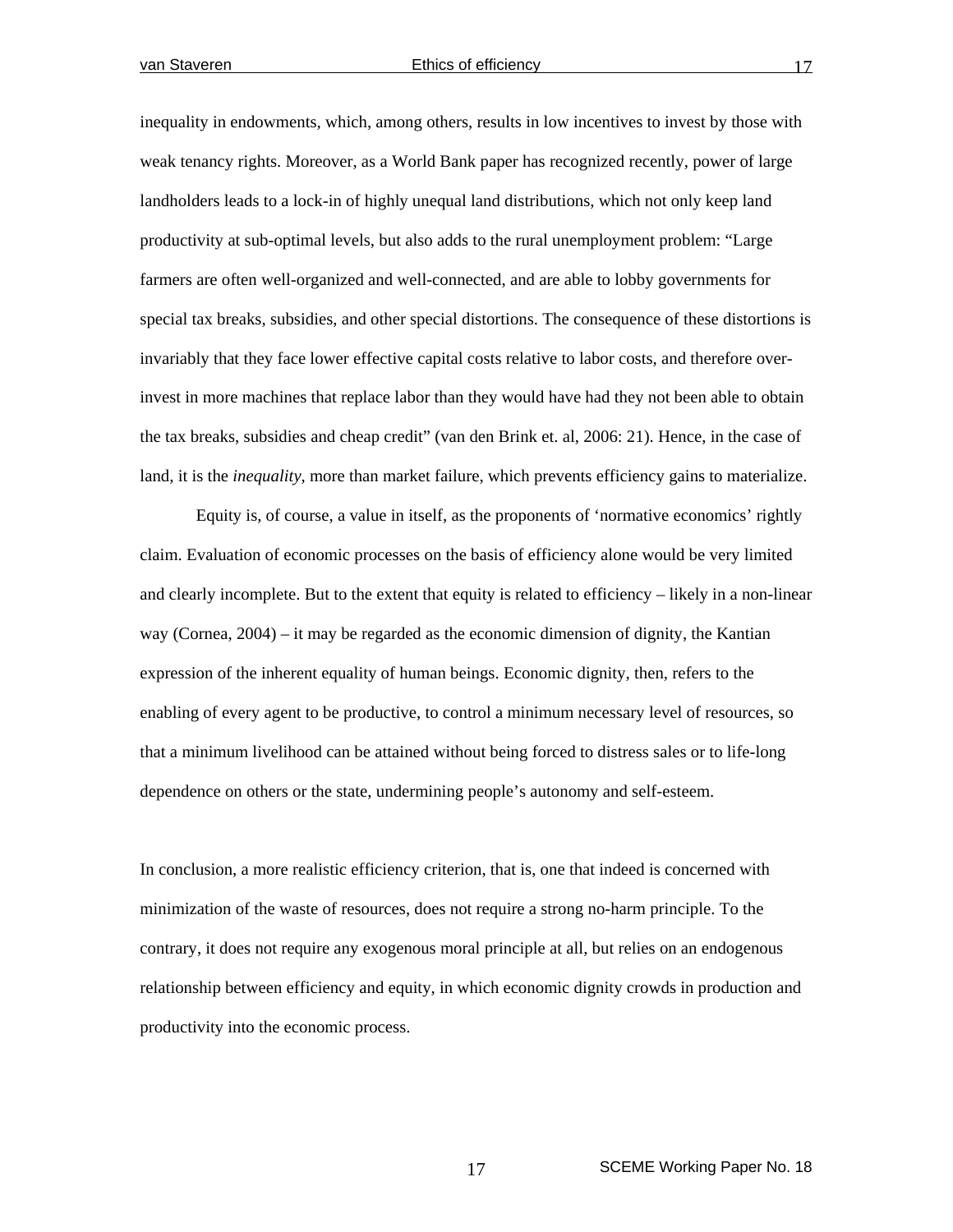### **References**

Abu-Ghaida, D. and S. Klasen (2004) 'The costs of missing the Millennium

Development Goal on Gender Equity', *World Development* 32 (7), pp. 1075-1107.

Altman, Morris (2004) 'The Nobel Prize in Behavioral and Experimental Economics: A Contextual and Critical Appraisal of the Contributions of Daniel Kahneman and Vernon Smith', *Review of Political Economy* 16 (1), pp. 3-41.

Bailey, Martin (1992) *Studies in Positive and Normative Economics*. Aldershot: Edward Elgar.

- Berg, Nathan (2003) 'Normative Behavioral Economics', *Journal of Socio-Economics* 32, pp. 411-427.
- Bergson, Abram (1966) *Essays in Normative Economics*. Cambridge (MA): Harvard University Press.
- Blaug, Mark (2001) 'Is Competition Such a Good Thing? Static Efficiency versus Dynamic Efficiency', *Review of Industrial Organization* 19, pp. 37-48.
- Boulding, Kenneth (1981) *A Preface to Grants Economics. The Economy of Love and Fear*. New York: Praeger.
- Bowles, Samuel, Herbert Gintis and Bo Gustafsson (1993) *Markets and Democracy: Participation, Accountability and Efficiency.* Cambridge: Cambridge University Press.
- Cornea, Giovanni Andrea (ed.) (2004) *Inequality, Growth and poverty in an Era of Liberalization and Globalization*. Oxford: Oxford University Press.

Dasgupta, Partha (1993) *An Inquiry into Well-Being and Destitution*. Oxford: Clarendon Press.

- Diener, Ed, and Martin Seligman (2004) 'Beyond Money. Toward and Economy of Well-Being', *Psychological Science in the Public Interest* 5 (1), pp. 1-31.
- Dworking, Ronald (1985) 'Why Efficiency?', in *A Matter of Principle*. Cambridge (MA): Harvard University Press, pp. 267-289.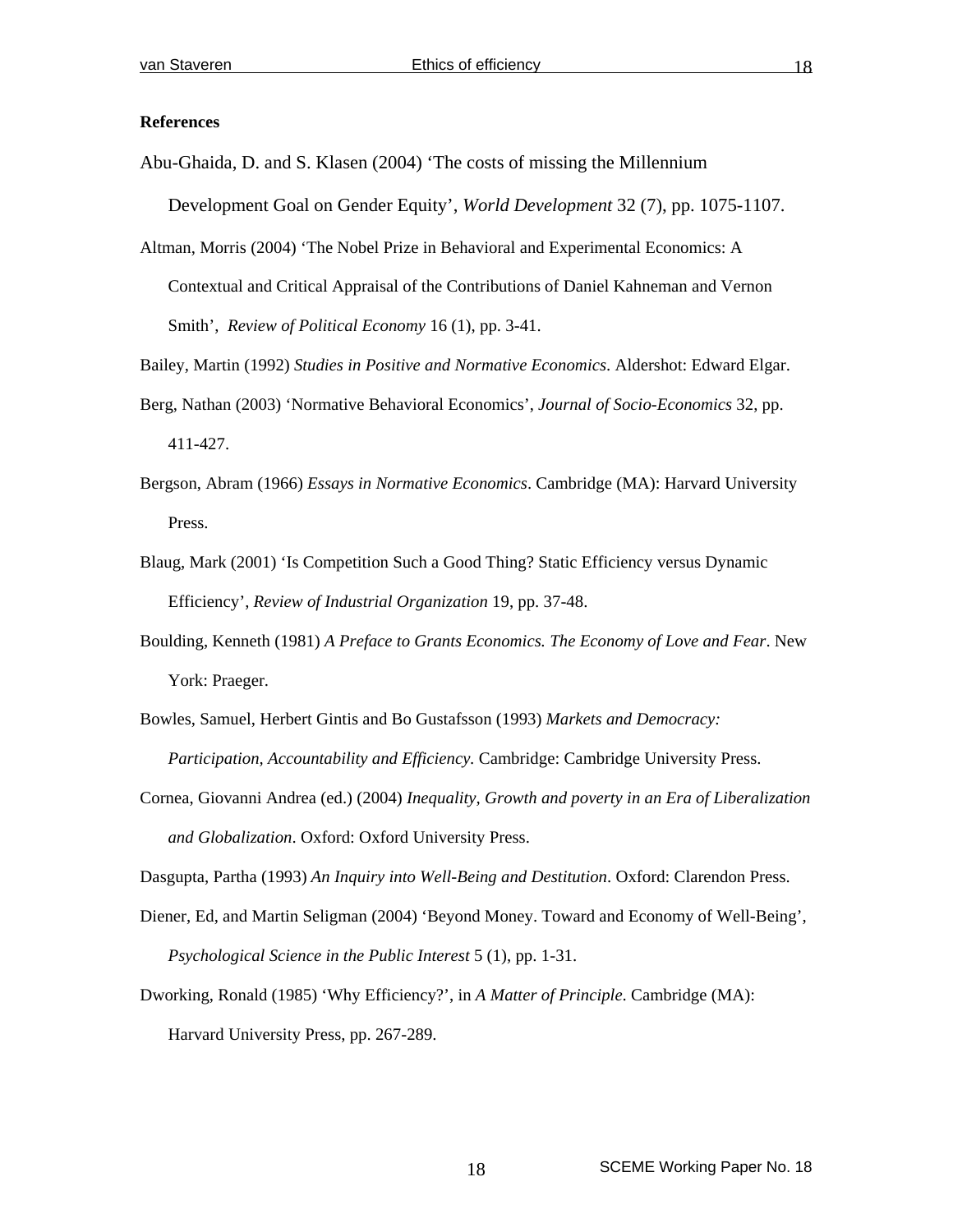- Easterlin, Richard (2001) 'Income and Happiness: Towards a Unified Theory', *Economic Journal* 111 (473), pp. 465-484.
- (ed.) (2002) *Happiness in Economics*. Cheltenham: Edward Elgar.
- Frey, Bruno, and Alois Stutzer (eds.) (2002) *Happiness and Economics. How the Economy and Institutions Affect Well-Being*. Princeton: Princeton University Press.
- George, David (2001) *Preference Pollution. How Markets Create the Desires we Dislike*. Ann Arbor: University of Michigan Press.
- Kolm, Serge-Christophe (1994) 'Rational Normative Economics vs 'Social Welfare' and 'Social Choice', *European Economic Review* 38, pp. 721-730.
- -- (2000) 'A Historical Introduction to Normative Economics', *Social Choice and Welfare* 17, pp. 707-738.
- Kurien, C.T. (1996) *Rethinking Economics. Reflections Based on a Study of the Indian Economy*. New Delhi: Sage.
- Lee, Frederic, and Steve Keen (2004) 'The Incoherent Emperor: A Heterodox Critique of Neoclassical Microeconomic Theory', *Review of Social Economy* 62 (2), pp. 169-199.
- Lutz, Mark (1999) *Economics for the Common Good. Two Centuries of Social Economic Thought in the Humanistic Tradition*. London: Routledge.
- Mishan, E.J (1981) *Introduction to Normative Economics*. Oxford: Oxford University Press.
- Mongin, Philippe (2006) 'A Concept of Progress of Normative Economics', *Economcnsi and Philosophy* 22, pp. 19-54.
- Nussbaum, Martha (2000) *Women and Human Development. The capabilities Approach*. Cambridge: Cambridge University Press.
- Pigou, Arthur (1929) *The Economics of Welfare*. Third Edition, London: Macmillan.
- Platteau, Jean-Philippe (2000) *Institutions, Social Norms, and Economic Development*. Amsterdam: Harwood Academic Publishers.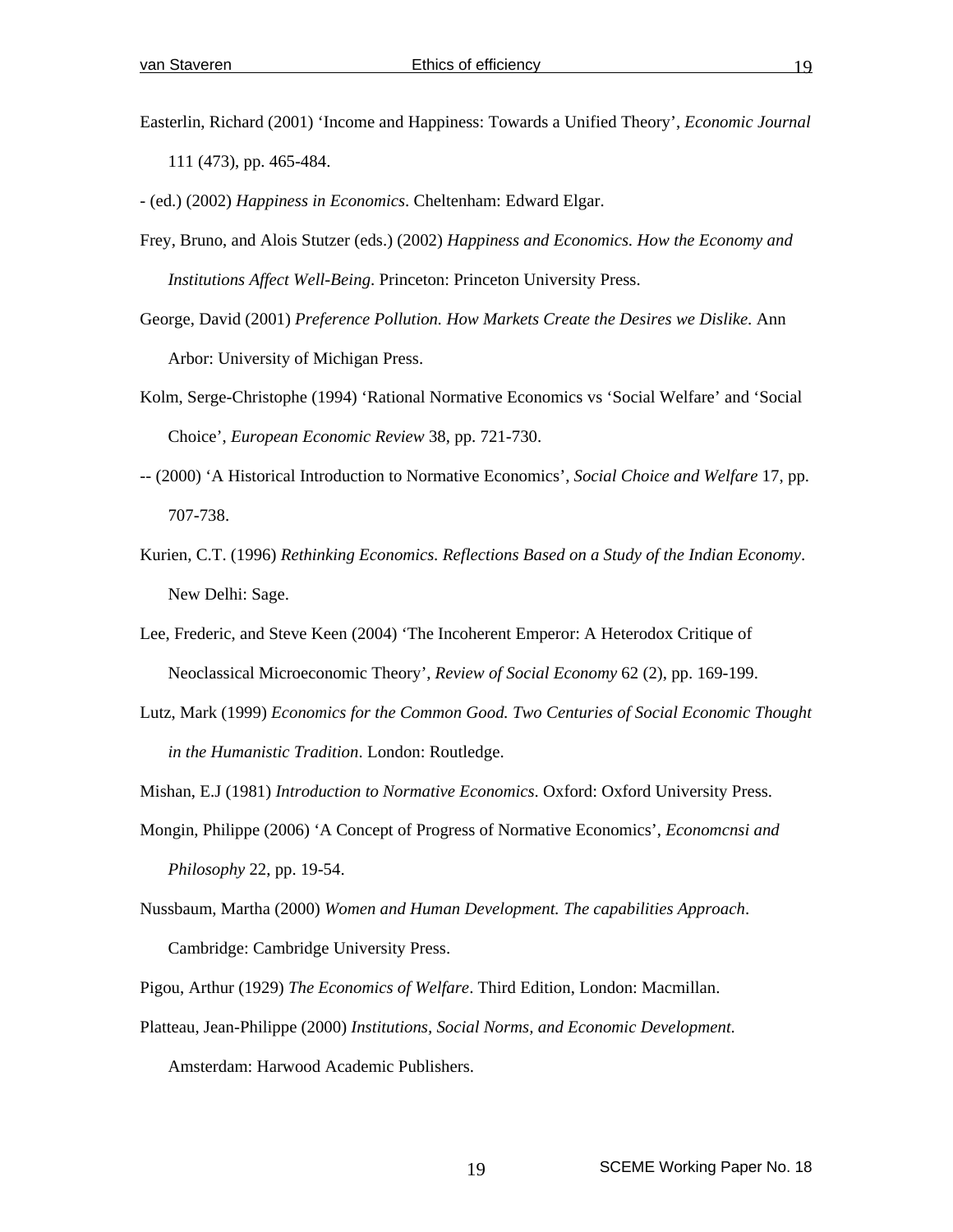- Putnam, Hilary, and Vivian Walsh (2007) 'Facts, Theories, Values and Destitution in the Works of Sir Partha Dasgupta', *Review of Political Economy* 19 (2), pp. 181-202.
- Qizilbash, Mozzafar (2005) 'Incommensurability and the First Fundamental Welfare Theorem', *Oxford Economic Papers* 57, pp. 664-673.
- Quine, W.V.O. (1950) 'Two Dogmas of Empiricism', in *From a Logical Point of View*. Cambridge: Harvard University Press.
- Reid, Margaret (1934) *Economics of Household Production*. New York/London: Wiley/Chapman & Hall.
- (1943) *Food for People*. New York/London: Wiley/Chapman & Hall.
- Roth, John (ed.) (1995) *The International Encyclopedia of Ethics*. London: Fitzroy Dearborn. London: Macmillan.
- Schultz, Walter (2001) *The Moral Conditions of Economic Efficiency*. Cambridge: Cambridge University Press.
- Sen, Amartya (1987) *On Ethics and Economics*. Oxford: Basil Blackwell.
- (1997) [1973] *On Economic Inequality*. Oxford: Clarendon Press. Expanded Edition.
- (2002) Rationality and Freedom. Cambridge: Belknap Press of Harvard University Press.
- Shapiro, Nina (2005) 'Competition and Aggregate Demand', *Journal of Post Keynesian Economics* 27 (3), 541-49.
- Staveren, Irene van (2003) 'Feminist Fiction and Feminist Economics. Charlotte Perkins Gilman on Efficiency', in Drucilla Barker and Edith Kuiper (eds.) *Toward a Feminist Philosophy of Economics*. London: Routledge, pp. 56-69.
- Stilwell, F.J.B. (1975) *Normative Economics: an Introduction to Microeconomic Theory and Radical Critiques*. Oxford: Pergamon.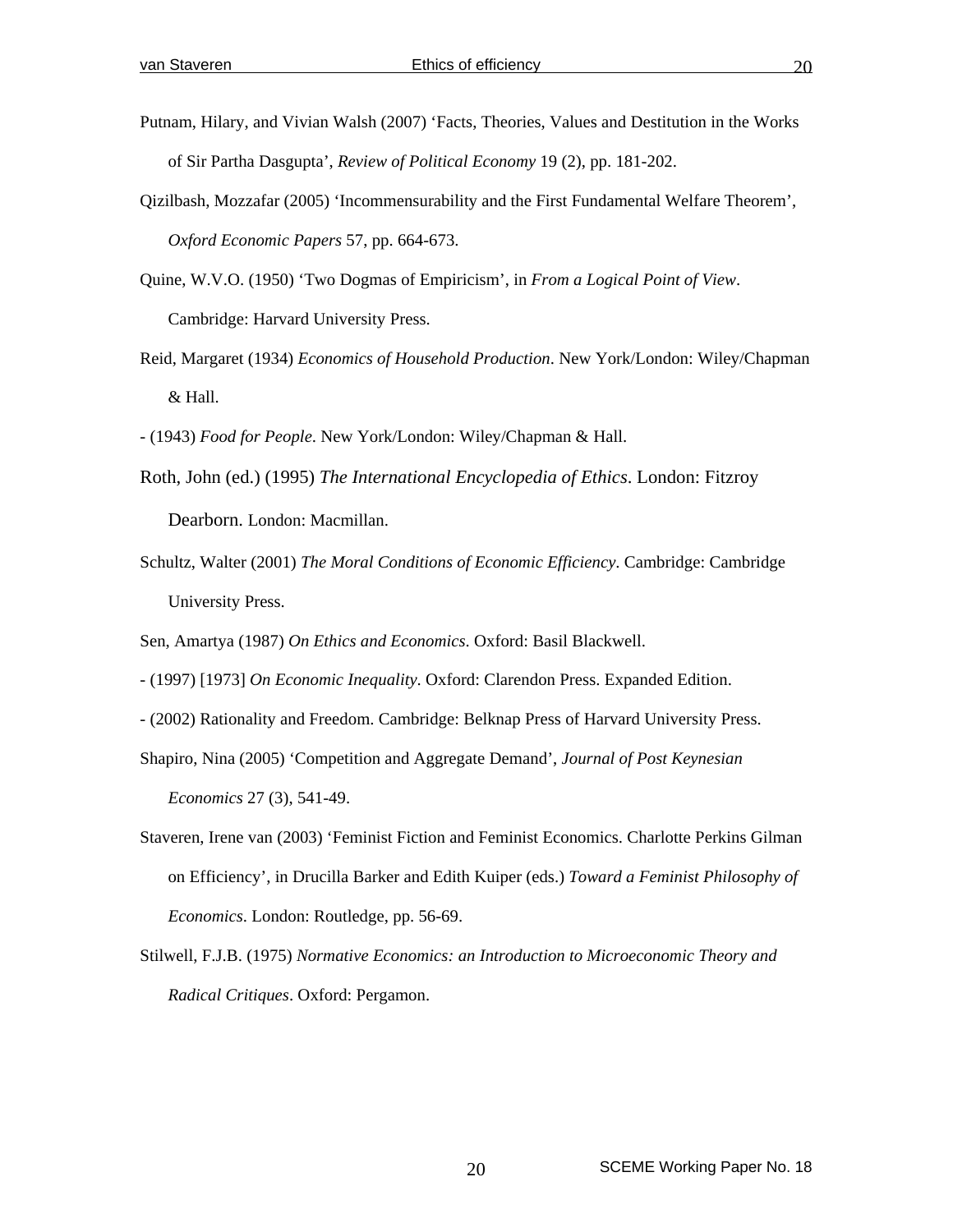Stutzer, Alois (2001) 'What are the Sources of Happiness?', in Bruno Frey (ed.) *Inspiring Economics. Human Motivation in Political Economy*. Cheltenham: Edward Elgar, pp. 135- 146.

- Veblen, Thorstein (1931) [1899] *The Theory of the Leisure Class*. New York; Dover Publications. Walsh, Vivian (1996) *Rationality, Allocation, and Reproduction*. Oxford: Clarendon Press.
- (2000) 'Smith after Sen', *Review of Political Economy* 12 (1), pp. 5-25.
- (2003) 'Sen after Putnam', *Review of Political Economy* 15 (3), pp. 315-394.

Zerbe, Richard (2001) *Economic Efficiency in Law and Economics*. Cheltenham: Edward Elgar.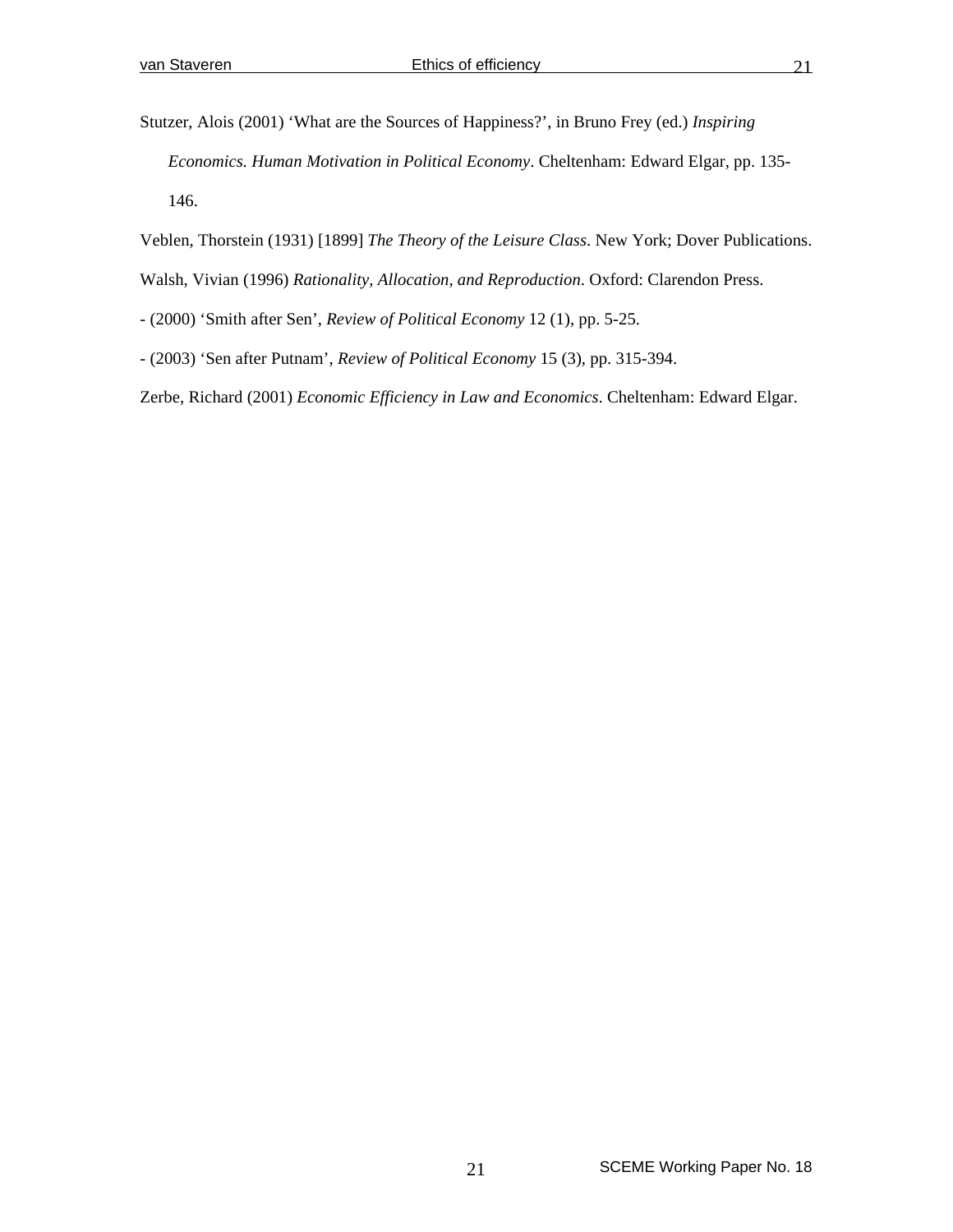#### **Notes**

 $\overline{a}$ 

<sup>1</sup> Some authors, however, put all of welfare analysis – including exclusive concerns with efficiency – on the normative side, whereby welfare economics becomes a synonym for normative economics (e.g. Mishan, 1981).

 $2<sup>2</sup>$  In their most recent article on the dichotomy between positive and normative economics, Putnam and Walsh try an explanation for this widespread resistance to the idea that facts and values are entangled: "Part of the problem may be that, in present day society, people still retain a view of science that made sense only when supported by the arguments of logical positivism: we still *expect* scientific statements to be value free (Putnam and Walsh, 2007: 188)."<sup>2</sup> Further on, after reviewing the attack on logical positivism by Quine (1950), they ask us "when entanglement is an essential trait of the hard sciences, why should a social science like economics expect to stand aloof from it?"(ibid: 190), ending with the rhetorical question: "why should it even *want* to try?"

 $3$  Even though economic dictionaries and textbooks are quite clear about what normative economics is, it should be noted that, to quote Philippe Mongin (2006: 19) "it is notoriously hard to say what exactly normative economics is about". But in general, the focus is on judgment of "the relative desirability of economic states of affairs" (ibid p. 20), or, in the words of Kolm (2000: 707), "ethical judgments about the economy and notably about the distribution of goods and the rights and rules that lead to it", or, in short "finding out what should be done" (Kolm, 1994: 721).

 $4$  I take the term "reasoned convention" from Sen (2005: 110), where he introduces it in order to show how strong the role of conventions is in economic discourse. It particularly holds for values such as efficiency, freedom to choose, or equilibrium, to name just a few examples of such reasoned – and value-laden – conventions.

<sup>5</sup> Pareto efficiency can rightly be interpreted as a reasoned convention, since it appears regularly in economic texts and in economic teaching. For example, it is present in 53% of 74 economic textbooks that have been reviewed by Fred Lee and Steve Keen (2004) for what they regard as problematic core economic concepts.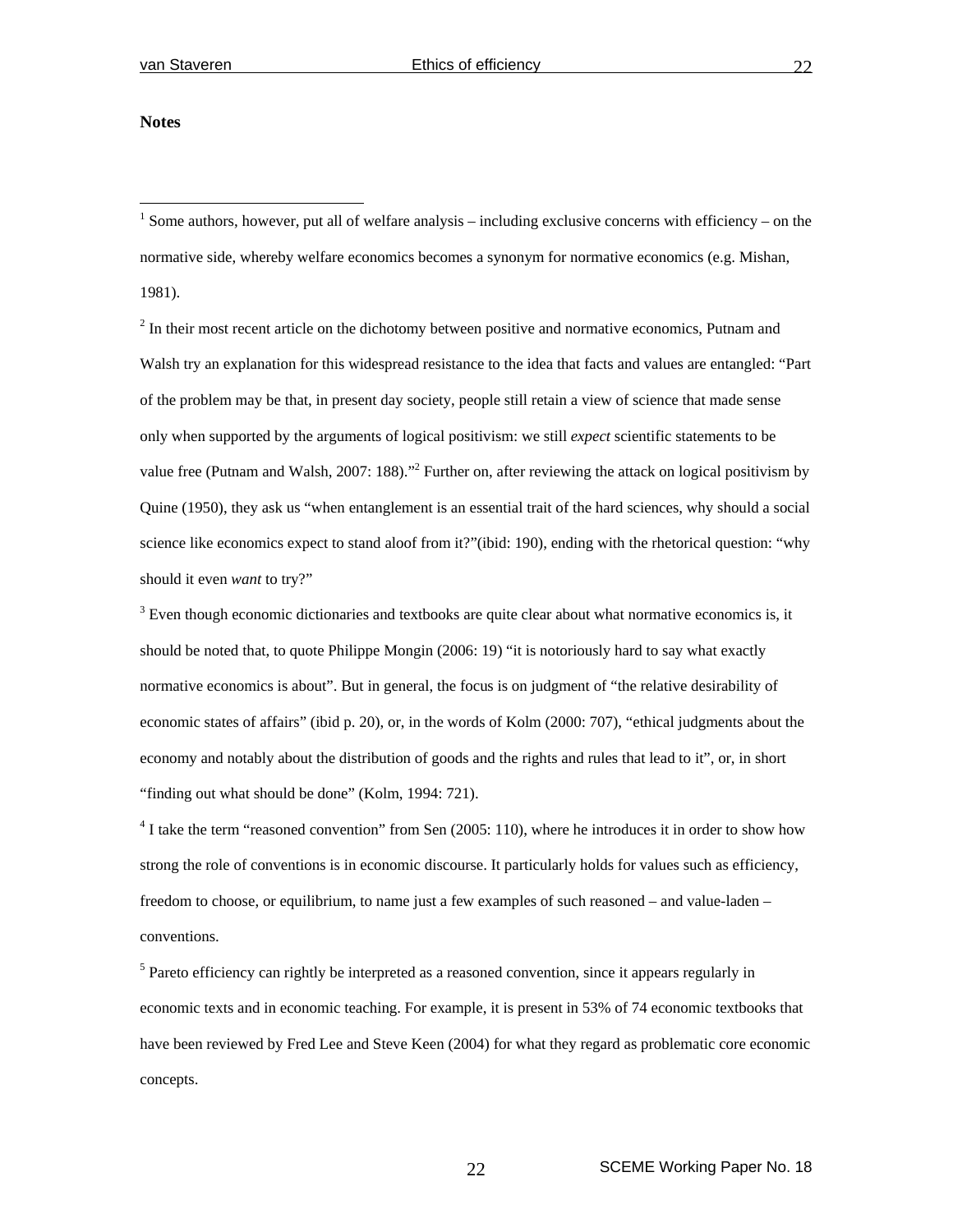$\frac{1}{6}$  See for an insightful study, David George (2001) *Preference Pollution. How Markets Create the Desires We Dislike*. Ann Arbor: University of Michigan Press.

<sup>7</sup> The International Encyclopedia of Ethics (Roth, 1995) recognizes that libertarianism is part of liberalism, and is also referred to as classical liberalism (deriving from John Locke). But while libertarianism holds that the defense of liberty requires a minimal state, regarding individual autonomy as the fundamental social principle, liberalism is, according to Roth, a progressive attitude toward social change, implying a generosity of spirit, liberality of sentiment and attitude of tolerance that value individual differences and human dignity.

 $8$  The tautological solution to externalities is simply to create additional markets, through establishing property rights to an externality – ad infinitum, which is rather unfeasible, as Walsh (1996) has rightly noted.

 $9^9$  Competition between airlines may drive resource-use in that market to a minimum, but per consumerholiday it is still well above that of the market for bicycle holidays: these two product categories, and hence distinct markets, are simply not very good substitutes.

 $10$  This should be distinguished from objective measures of happiness, as pursued in cardinal measures of utility, for example using the measurement of brain waves.

 $11$  Frey and Stutzer (2002) rightly refer to Aristotle's view that a happy person is a moral person, to Aquinas' idea that the quality of life includes closeness to God, and Adam Smith's insight on the limits of income and material goods to create utility.

 $12$  How would one answer a question such as "how much are you willing to give up in order to change your religion?", or "how much are you prepaired to pay in order to acquire a belief in the fairness of equal treatment of women in the labour market?"

 $13$  There is still the risk, as in the happiness approach, that some people's freedom depends on perverse use of resources, as Sen leaves open what people have reason to value. It is thus possible that scarce resources are used for wasteful activities that people believe increase their opportunities.

<sup>14</sup> Adam Smith, in the *Wealth of Nations*, recognized two objectives for the economy: "first, to provide a plentiful revenue or subsistence for the people, or more properly to enable them to provide such a revenue or subsistence for themselves; and secondly, to supply the state or commonwealth with a revenue sufficient